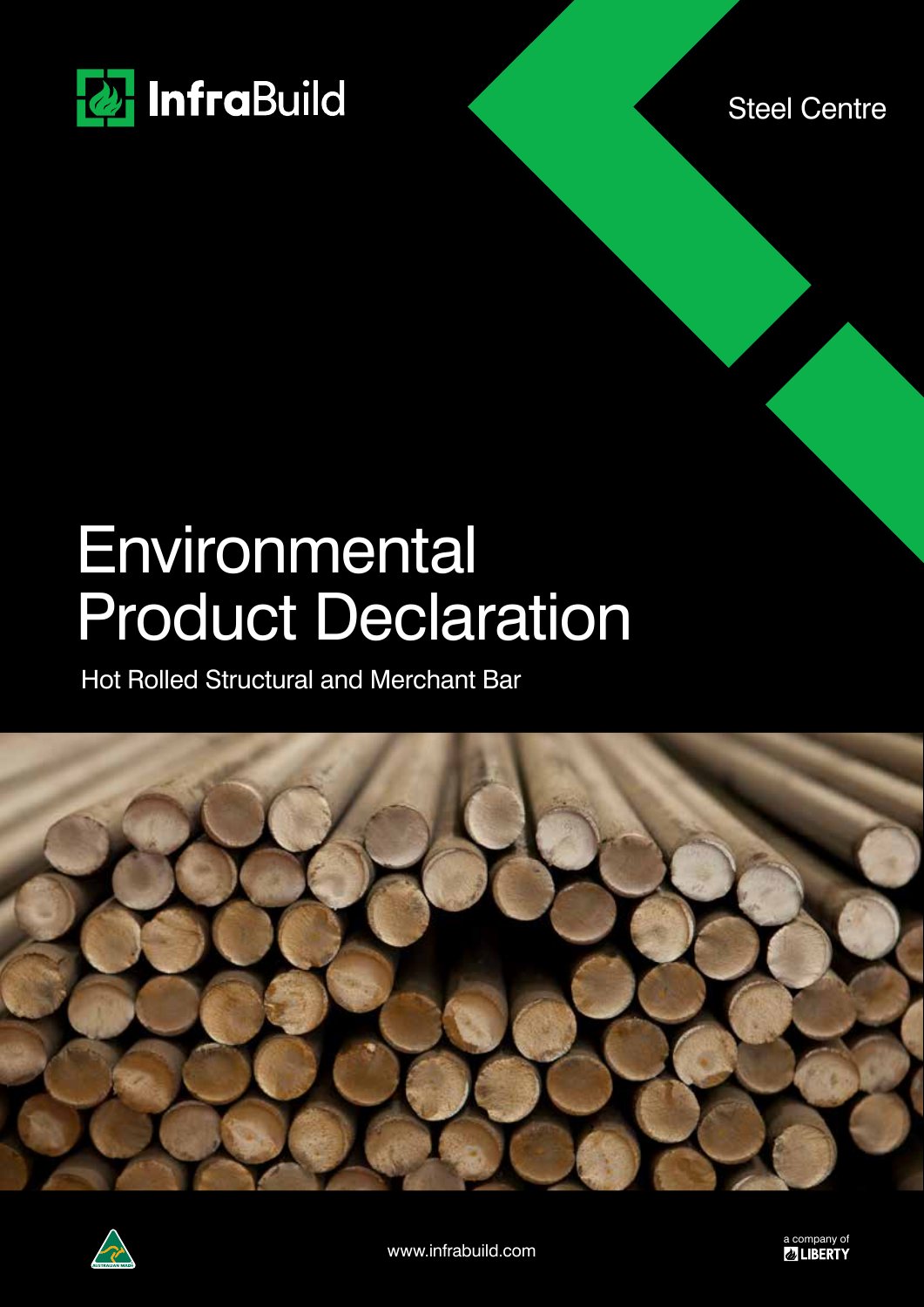Produced under EPD Australasia by thinkstep-anz in accordance with ISO 14025 and EN 15804

Publication date 2016-11-08<br>Version date 2020-09-21 Version date<br>Valid until Geographical scope

EPD registration number S-P-00856 Version 1.1. 2025-09-21<br>Australia

# General information

An Environmental Product Declaration, or EPD, is a standardised and verified way of quantifying the environmental impacts of a product based on a consistent set of rules known as PCR (Product Category Rules).

| <b>Declaration</b>                     |                                               | <b>InfraBuild Australia Pty Ltd</b>                                                      |
|----------------------------------------|-----------------------------------------------|------------------------------------------------------------------------------------------|
| owner:                                 | <b>a</b> InfraBuild                           | Web:<br>www.infrabuild.com                                                               |
|                                        |                                               | buildingpossibilities@infrabuild.com<br>Email                                            |
| <b>EPD</b>                             |                                               | thinkstep Pty Ltd                                                                        |
| produced<br>by:                        | thinkstep                                     | Weh <sup>.</sup><br>www.thinkstep-anz.com                                                |
|                                        | anz                                           | Email:<br>info@thinkstep-anz.com                                                         |
|                                        |                                               | 616 Harris Street, Ultimo, New South Wales 2007, Australia<br>Post:                      |
| <b>EPD</b>                             |                                               | <b>EPD Australasia Ltd</b>                                                               |
| Programme<br>Operator:                 | EPD                                           | Web:<br>www.epd-australasia.com                                                          |
|                                        | ENVIRONMENTAL PRODUCT DECLARATION             | info@epd-australasia.com<br>Email:                                                       |
|                                        |                                               | 315a Hardy Street, Nelson 7010, New Zealand<br>Post:                                     |
|                                        |                                               |                                                                                          |
|                                        | CEN standard EN 15804 served as the core PCR: |                                                                                          |
| PCR:                                   |                                               | PCR 2012:01 Construction products and Construction services,<br>Version 2.31, 2019-12-20 |
|                                        | PCR review was conducted by:                  | The Technical Committee of the International EPD® System                                 |
| Chair:                                 |                                               | Massimo Marino. Contact via info@environdec.com                                          |
|                                        | Independent verification of the               | EPD process certification (Internal)                                                     |
| to ISO 14025:                          | declaration and data, according               | EPD verification (External)<br>⊽                                                         |
| <b>Third</b>                           |                                               | Rob Rouwette (start2see Pty Ltd)                                                         |
| party<br>verifier:                     |                                               | Rob.Rouwette@start2see.com.au<br>Email:                                                  |
| Verifier accredited<br>or approved by: | ENVIRONMENTAL PRODUCT DECLARATION             | <b>EPD Australasia Ltd</b>                                                               |

| <b>Version</b> | <b>Date and Description</b>                                                                                                                                      |
|----------------|------------------------------------------------------------------------------------------------------------------------------------------------------------------|
|                | November 2016 – Original EPD released under OneSteel Metalcentre brand.                                                                                          |
| 1.1            | September 2020 – Updated in line with 5-year validity, including updated hotspot data covering over 95% of all<br>impacts. Rebranded as InfraBuild Steel Centre. |

 $\overline{2}$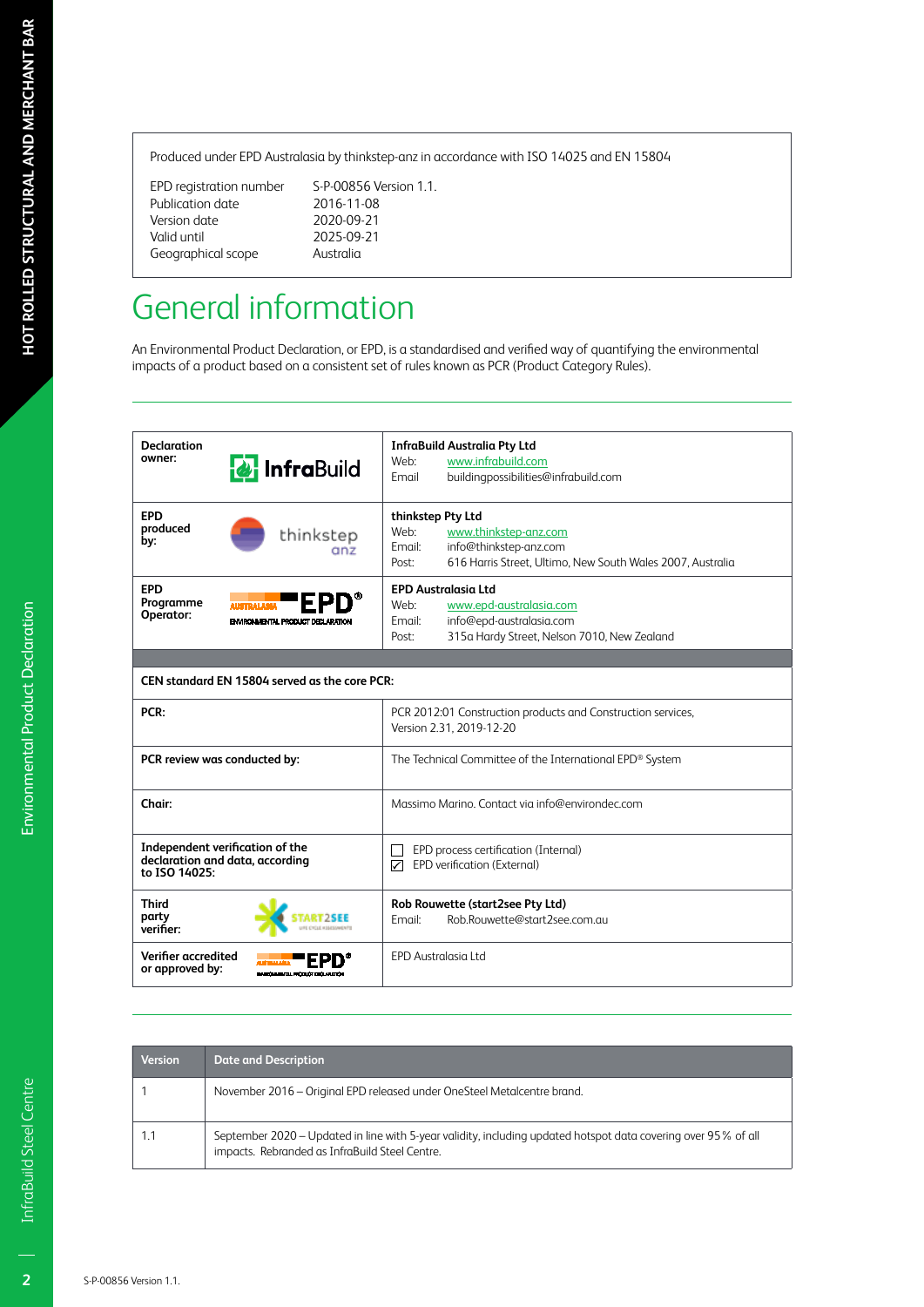# Environmental Product Declaration

# **Contents**

| <b>General information</b>                      | $\mathfrak{D}$ |
|-------------------------------------------------|----------------|
| Table of contents                               | 3              |
| Welcome                                         | 4              |
| How to use this EPD                             | 5              |
| Benefits of using this EPD                      | 6              |
| Benefits of using InfraBuild products           | 7              |
| Hot Rolled Structural and Merchant Bar products | 8              |
| <b>Steelmaking processes</b>                    | 9              |
| The Material Circularity Indicator / ISO 14001  | 11             |
| <b>Technical information</b>                    | 13             |
| <b>Structural sections</b>                      | 16             |
| <b>Merchant Bar</b>                             | 19             |
| <b>Acronyms</b>                                 | 22             |
| <b>References</b>                               | 23             |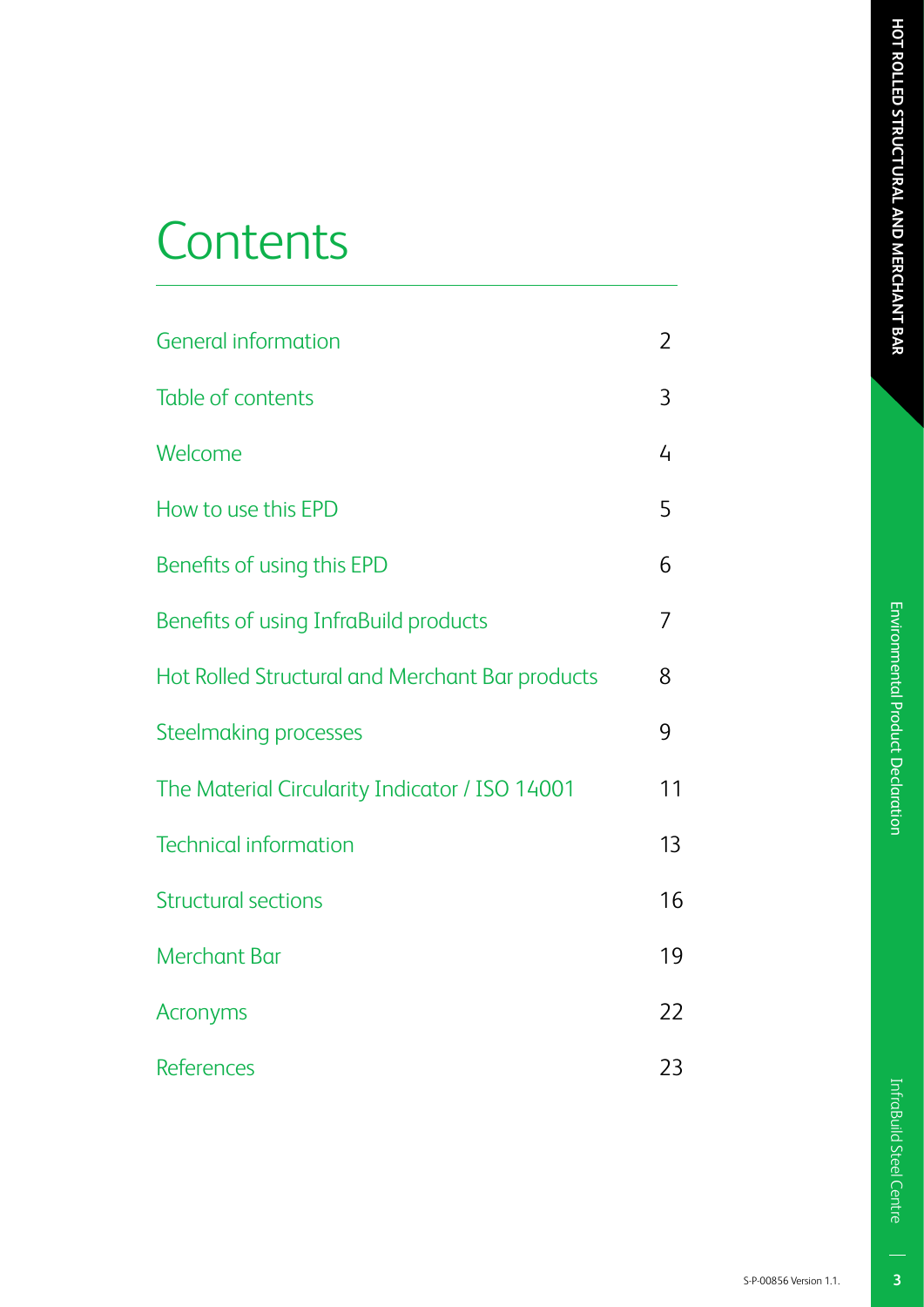# **& InfraBuild**

# Welcome

At InfraBuild, we are on a mission to inspire and drive nation-building infrastructure and the construction of Australia's tomorrow using local resources, sustainable solutions, new technology and big thinking.

InfraBuild is dedicated to conducting our business to global environmental, social and commercial standards and has stated its ambition to become carbon neutral by 2030. Our commitment to the environment includes optimising the eco-efficiency of our products through the product life cycle. This means improving resource and energy efficiencies in the production and distribution of our products, and during the use of steel products. We are committed to the promotion of the recovery, reuse and recycling of steel and other products.

InfraBuild's Environmental Product Declarations (EPDs) are independently verified and are premier contributors to our holistic commitment to the environmentally sustainable manufacture and application of our products. Alongside our sustainable manufacturing practices, as well as our expertise in technical product applications and customisation, EPDs are another way we are here to deliver value to our customers and the construction industry.

Recognising our customers' need and the increasing demand for standardisation and greater transparency around environmental performance, InfraBuild is proud to publish the sustainability credentials of our supply chain and products.

#### The major changes in this EPD include:

- As a result of the purchase by GFG Alliance in September 2017, OneSteel was rebranded into InfraBuild and Liberty Primary Steel
- Inclusion of a Material Circularity Indicator for the various products addressed within this EPD.

#### www.infrabuild.com

 $\overline{4}$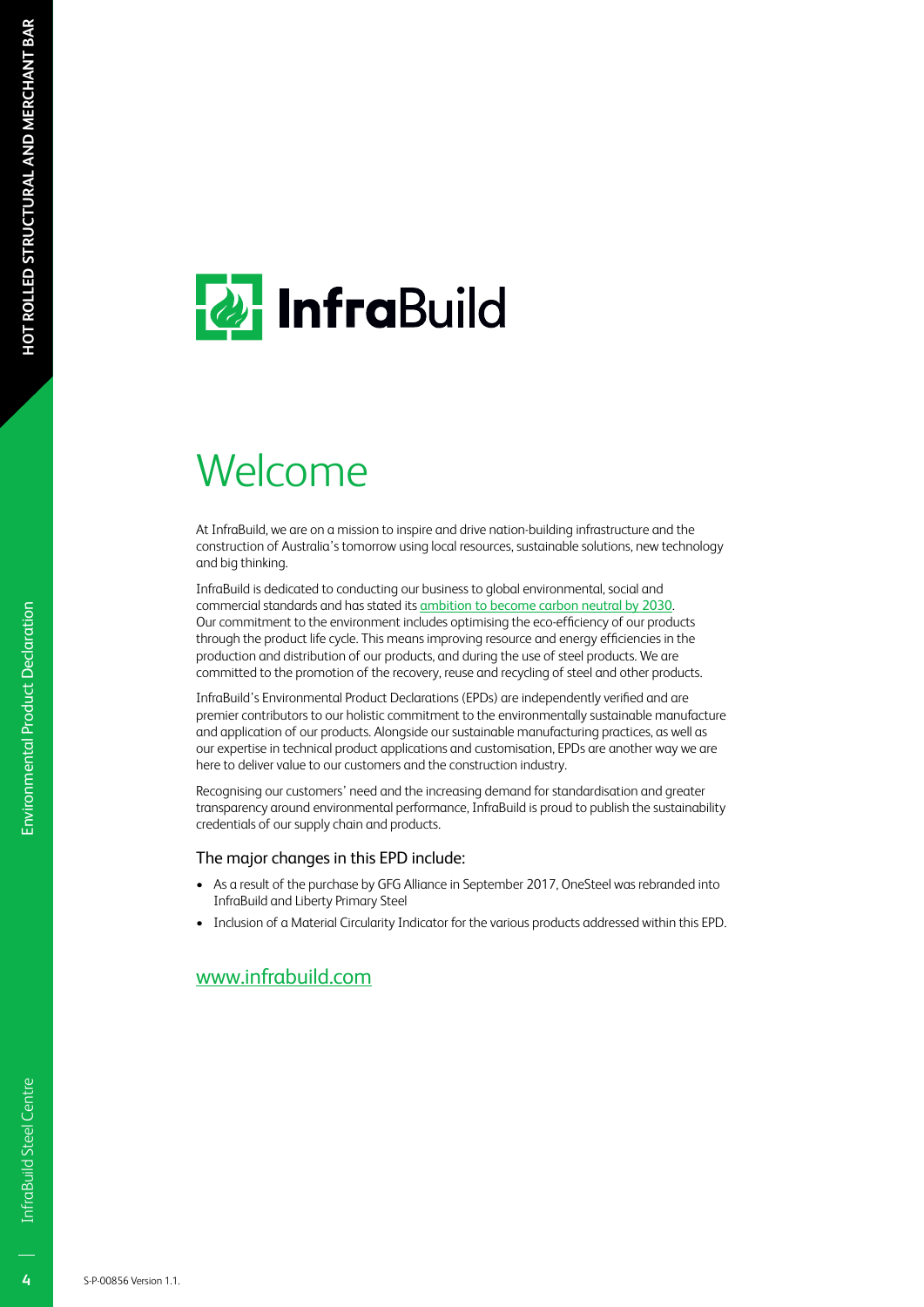# How to use this EPD

InfraBuild Steel Centre (IBSC) recognises the importance of the transparency and independent verification of our products' credentials.

This Environmental Product Declaration (EPD) covers the environmental impacts of structural and merchant bar products manufactured to AS/NZS 3679.1 *Structural Steel Part 1: Hot rolled bars and sections* by Liberty Primary Steel and InfraBuild mills that are stocked, processed and distributed by InfraBuild Steel Centre.

These products are typically used in the construction and manufacturing industries.

The products covered by this EPD are third-party certified by the Australasian Certification Authority for Reinforcing and Structural Steels (ACRS) to independently confirm they consistently meet the requirements of the Standard.

# General guidance

EPDs are independently verified documents that include information about the environmental impact of products throughout their life cycle.

EPDs require the completion of Life Cycle Inventory (LCI), a Life Cycle Assessment (LCA) and verification to best practice international and Australian standards.

- Life Cycle Inventory (LCI) is the collection of data on the inputs, processes and outputs within a defined system boundary
- Life Cycle Assessment (LCA) is the modelling of LCI in accordance with ISO 14040 and ISO 14044 standards
- Third party verification of the output of the LCA in the format of an EPD.

The EPD owner has the sole ownership, liability and responsibility for the EPD.

### EPDs are not always comparable

When comparing EPDs it is important to recognise:

- EPDs within the same product category from different programmes may not be comparable
- EPDs of construction products may not be comparable if they do not comply with EN 15804 or if they are produced using different Product Category Rules
- EPDs of construction products from a group of manufacturers may not be comparable to an EPD of a similar construction product that has been generated by a single manufacturer.

Understanding the detail is important in comparisons. Expert analysis is required to ensure data is truly comparable to avoid unintended distortions.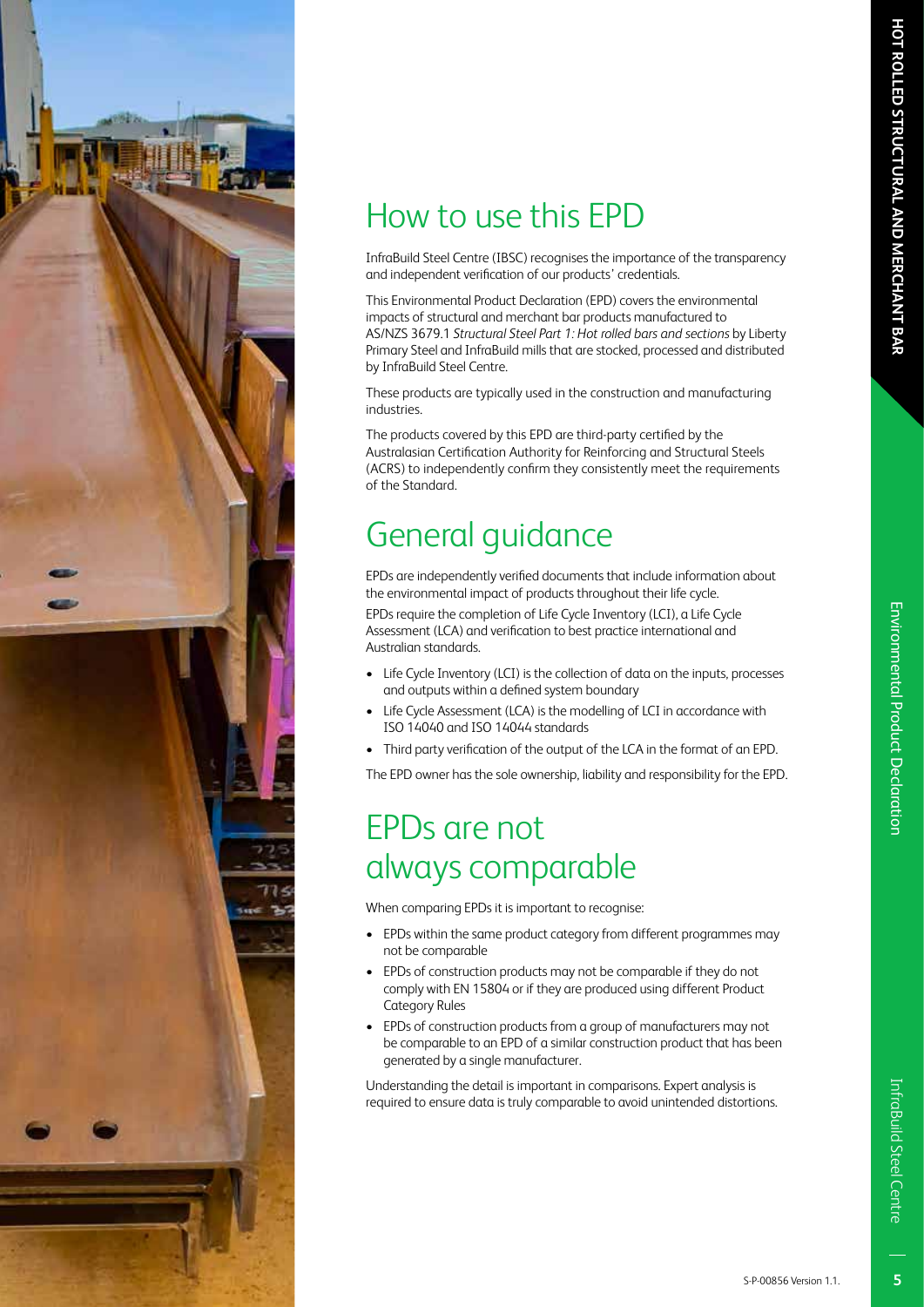# Benefits of using this EPD

- Provides an independently verified representation of the environmental impact of the InfraBuild product going into your project.
- Complies with the requirements of a valid EPD that is recognised in the Green Star Design & As Built v1.3 and Innovation Challenge of Green Star legacy tools by the Green Building Council of Australia (GBCA).
- Complies with the requirements of IS® rating tool by the Infrastructure Sustainability Council of Australia (ISCA).



#### Green Star® Points

This EPD complies with requirements under the Green Building Council of Australia's rating tool, Green Star – Design & As Built v1.3.

Green Star points for EPDs can be claimed under the Sustainable Products credit when the following criteria are met:

- $\checkmark$  EN 15804 and ISO 14025 compliant
- $\checkmark$  Verified by an independent third party
- $\checkmark$  Cradle-to-gate scope.

This EPD meets these requirements.



#### IS Tool®

This EPD complies with requirements under the Infrastructure Sustainability Council of Australia's IS® rating scheme:

- $\checkmark$  Compliant with ISO 14025
- $\checkmark$  Compliant with EN15804
- $\checkmark$  Verified by a third party.

This EPD may help your project achieve ISv2.0 Rso-7 or ISv1.2 Mat-2 credits under the IS® rating scheme.

#### ISCA ISupply

ISCA's ISupply Directory connects sustainable products and services with projects and assets undertaking an IS rating.

InfraBuild has been part of the ISupply Directory since its inception. Our listing within the ISupply directory can help your project or asset achieve sustainability outcomes rewarded under the IS rating scheme.

www.isupply.org.au/listing/structural-steel-reinforcing-bar-and-mesh-pre-stressing-strandand-rail-products/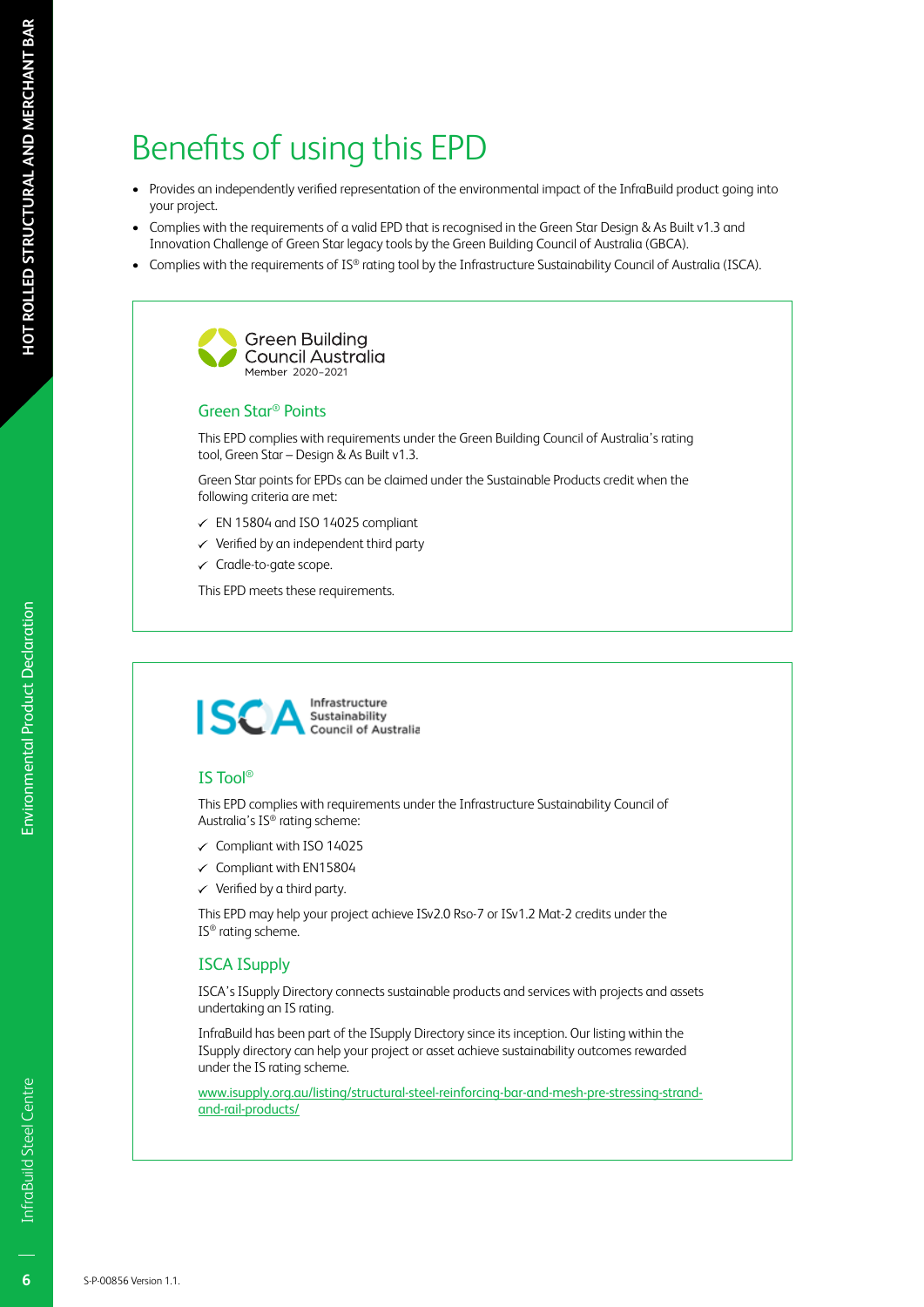# Benefits of using InfraBuild products

#### Why steel?

#### **Steel is fundamental to the way we live, work and play.**

As one of the most utilised materials in the world, steel supports the buildings we use, strengthens the roads and bridges that connect us and contributes to a more sustainable built environment.

From design and construction, through to building and infrastructure use, and then at the end of the asset lifespan, steel offers construction proponents unique sustainability benefits.

Steel can be readily adapted for various uses. It allows asset owners to modify existing structures to cater for future uses and tenants, as well as extending the structure's lifespan beyond its initial intent.

Steel is a 100% recyclable material, with no loss in material strength or quality.

Modern design techniques and the use of higher strength grades can also reduce the mass of steel used in structures.

To understand the environmental performance of steel, the full life cycle of steel must be taken into consideration. The key steps in the life cycle of steel are shown in Figure 1 (page 8).

#### Why InfraBuild?

#### **At InfraBuild, we understand that sustainability is not just about environmental impact.**

We strive to improve our social licence to operate across social, economic and environmental arenas while upholding our core values of Family, Change and Sustainability.

For more information refer to www.infrabuild.com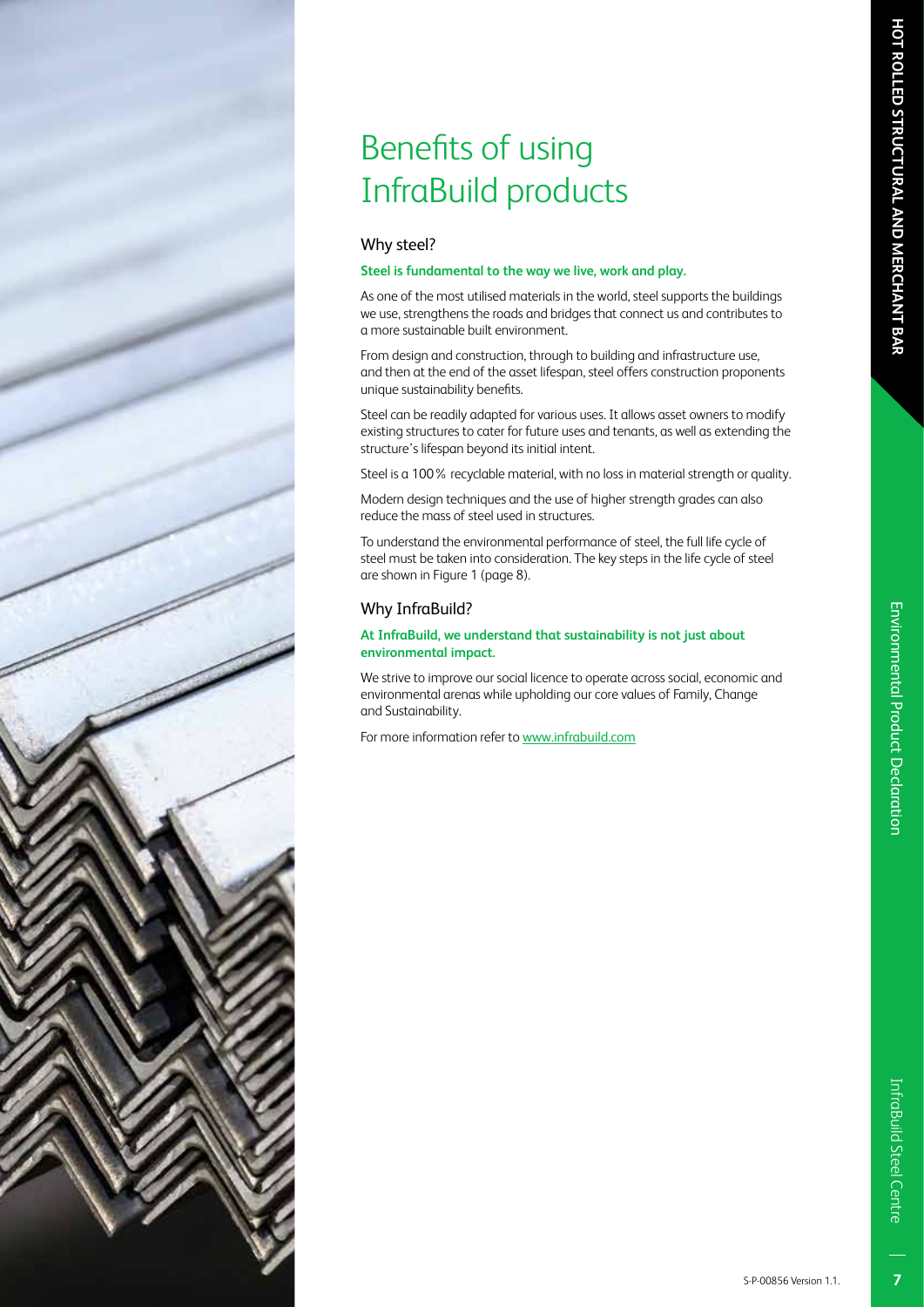

### Hot Rolled Structural and Merchant Bar

This EPD includes data on two product groups within the hot rolled product category: structural sections and merchant bar.

Each of the products included in this EPD are available in a range of sizes. All structural and merchant bar products are available in 300PLUS®, some in other grades as well.

All structural and merchant bar products conform to the requirements of the relevant Australian and New Zealand Standards.

Under the United Nations Central Product Classification (UN CPC) system of classification these products fit into the following category:

• 41251 – Angles, shapes and sections, of iron or non-alloy steel, not further worked than hot-rolled, hotdrawn or extruded.

Under the Australian and New Zealand Standard Industrial Classification (ANZSIC), the products within this EPD are described by the following Class Code and Title;

• 2221 Structural Steel Fabrication

The products are manufactured by InfraBuild at its major steelmaking and processing sites in Laverton, Vic and Rooty Hill, NSW and by Liberty Primary Steel at its integrated steelworks in Whyalla SA. A detailed description of the products can be found on page 16 and 19.

This EPD relates to products manufactured by InfraBuild and Liberty Primary Steel and therefore does not include imported products or components. The production process is described conceptually hereafter in Figure 3 (page 10).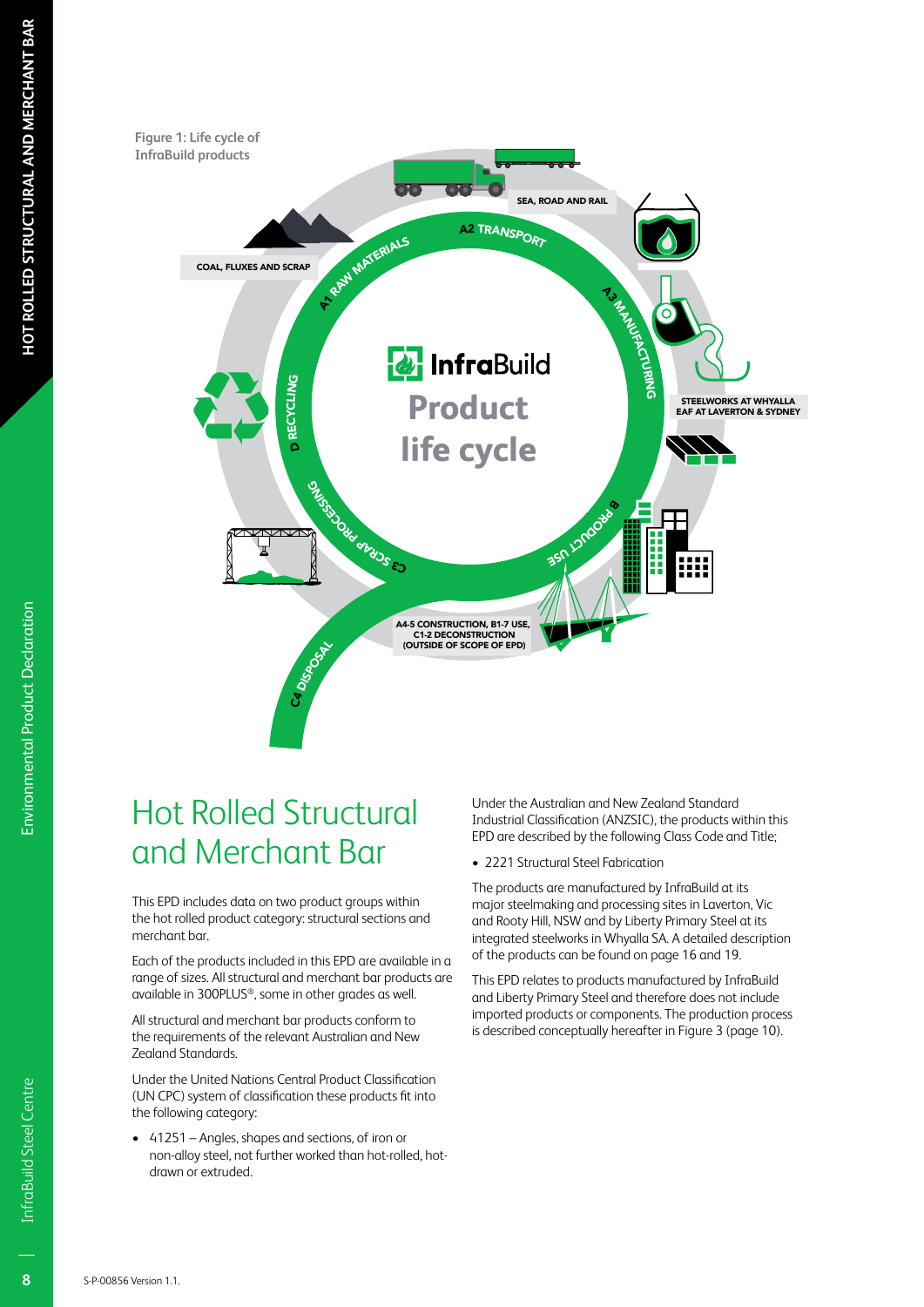# **Steelmaking** processes

InfraBuild uses steel produced using two different, but complementary, manufacturing processes.

The first involves InfraBuild's Electric Arc Furnaces (EAF), which primarily use scrap steel and electricity.

The second uses Liberty Primary Steel's integrated steel mill at Whyalla, SA, which incorporates key unit processes such as coke manufacture, Blast Furnace (BF) and Basic Oxygen Steelmaking (BOS). This process primarily uses raw materials such as coal and iron ore.

These processes are complementary because EAF steelmaking cannot occur without scrap steel feed that has previously been created through the integrated steel manufacturing process.

The interdependency of the two processes is recognised by rating tools including Green Star® and IS® in that steel from both processes can contribute equally to obtaining credits under schemes.

Manufacturers and designers alike play a key role in improving the sustainability credentials of steel and steel structures.

Designers are encouraged to select the most suitable steel for an application to maximise the efficiency of the design and thus reduce the quantities consumed. As a manufacturer, InfraBuild works to provide products and services that are increasingly sustainable. These include our higher strength steel solutions that have the capacity to reduce the amount of steel consumed.

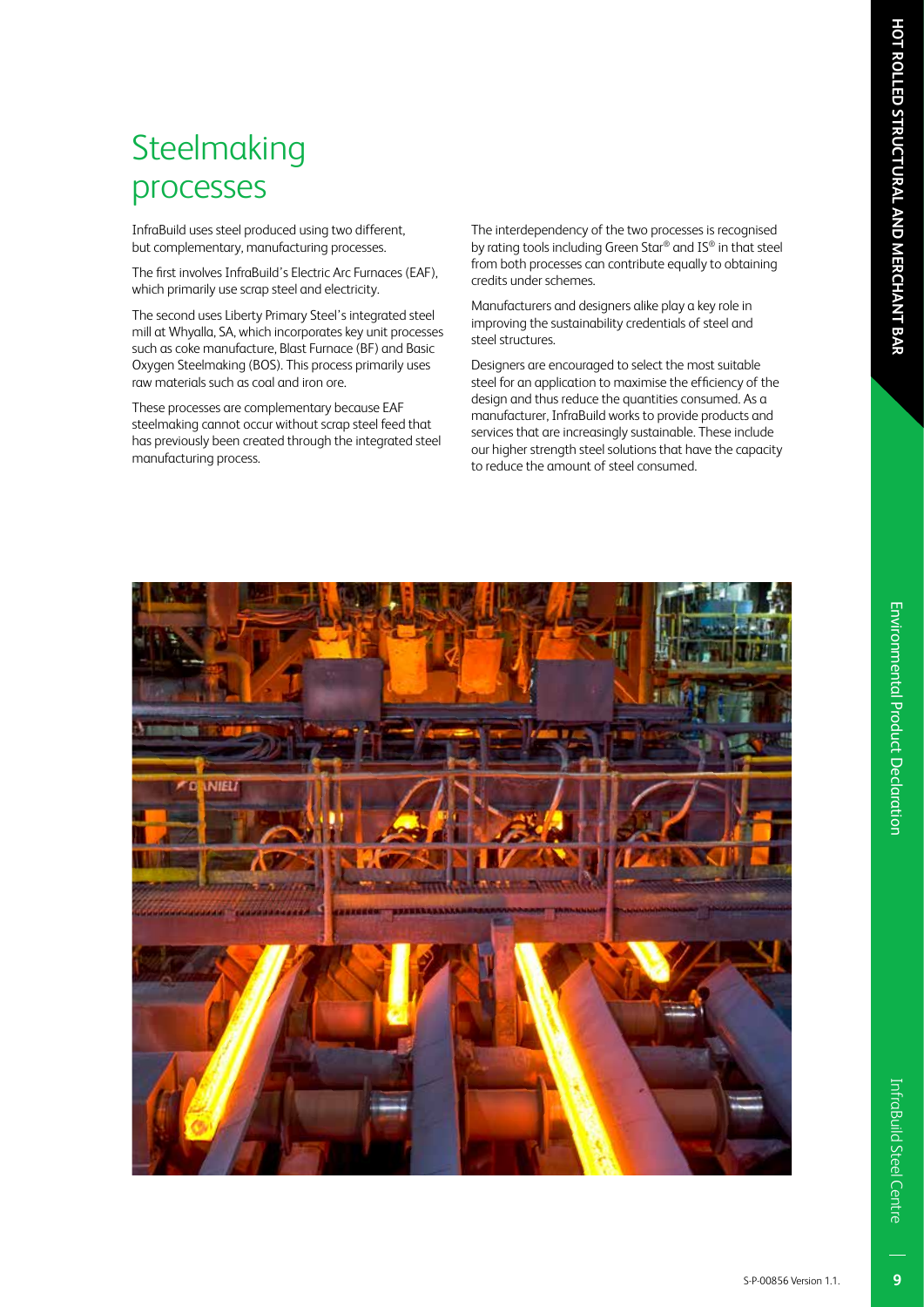**Figure 2: The typical composition of InfraBuild's hot rolled structural and merchant bar products** 



A range of alloys are used to manufacture the products and grades represented in this EPD. The use of alloys has been aggregated and averaged in this EPD. The impact of utilising alloys to produce different grades or products has no material impact on the outcome of this EPD.

Products have been grouped such that the variations between the EPD outcomes for individual sections within the same product grouping are deemed as not significant to the EPD result. The upstream manufacturing processes are common across the various products represented within a product group.

The products included in this EPD do not contain any substances of high concern as defined by European REACH regulation.

**Figure 3: Structural and merchant bar products manufactured by InfraBuild and Liberty Primary Steel**



**Environmental Product Declaration**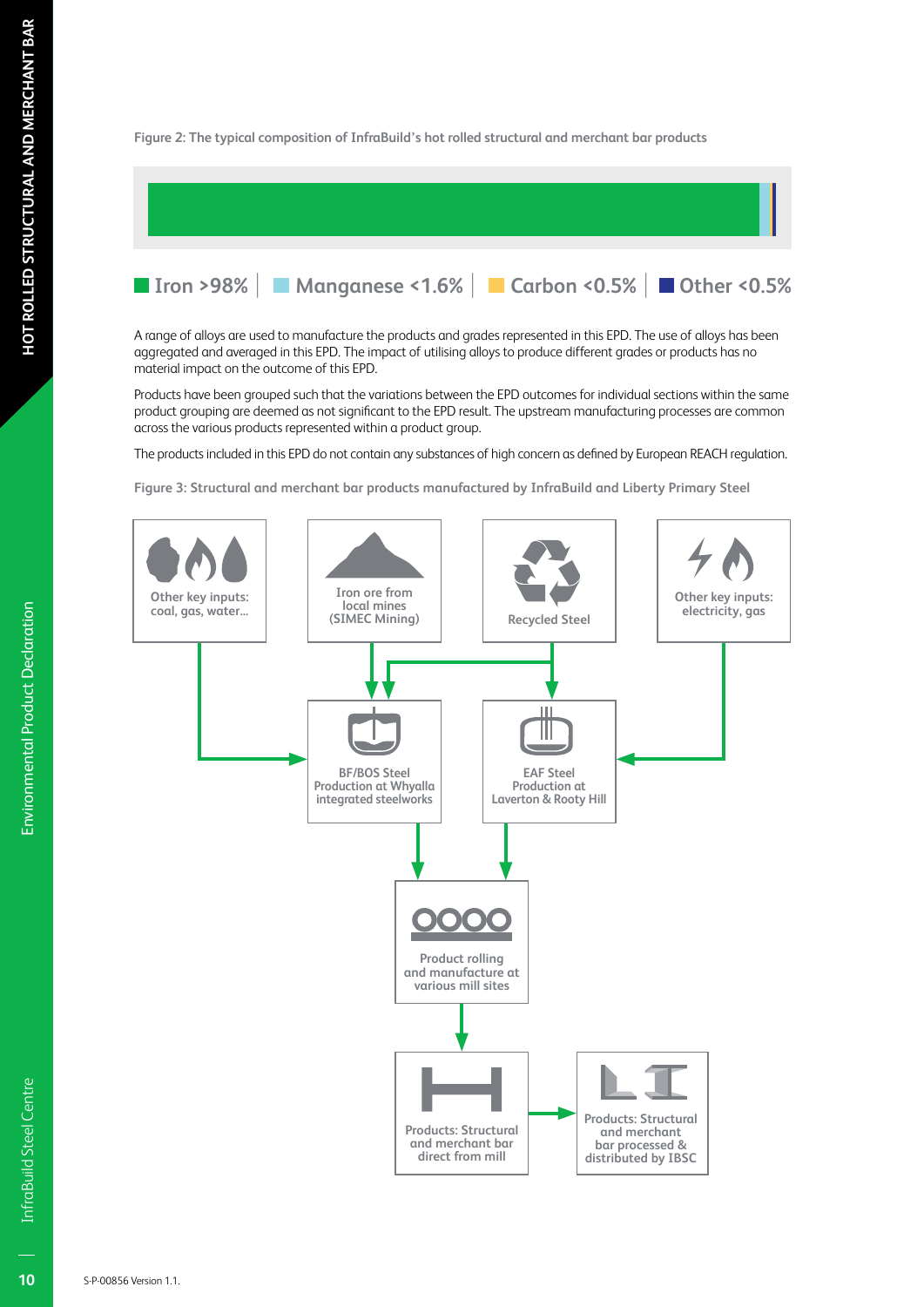# Environmental Product Declaratior

# The Material Circularity Indicator

The Circular Economy is a system that requires us to reconsider the entire lifecycle of our products and resources by designing out waste. That means making use of materials and technologies that extend the lifespan and potential reuse value of the things we produce, while minimising as far as possible unintended waste and pollutants.

With that, there remains a need to quantify this process so producers can know just how circular their products are. The Material Circularity Indicator (MCI) not only provides a benchmark for improving a product but can add extra value to an EPD, providing a more complete picture of the overall sustainability credentials of that product.

EPDs go a long way towards establishing a product's overall environmental impact by looking at the entire lifecycle of a product via an internationally standardised approach and independent verification. However on their own, EPDs stop short of quantifying a Circular Economy approach. This is where the MCI can help to offer a more complete picture and ensure that circular economy steps are well underway.

The Ellen McArthur Foundation, building on their strong work publicising the Circular Economy, developed the MCI to measure the circularity of products. The indicator's focus is on Technical Cycles, "in which products, components and materials are kept in the market at the highest possible quality and for as long as possible, through repair and maintenance, reuse, refurbishment, remanufacture, and ultimately recycling". (Ellen McArthur Foundation 2015)

With this, we can see that the MCI is particularly relevant to organisations working in building and infrastructure areas and encouraging more circular design principles from the extraction of raw resources, to the construction and eventual demolition stages.

This process is demonstrated in Figure 4 below, with the MCI tracking material flows from virgin stock, to use and eventual reuse. In short, its focus is entirely on the materials going in and the waste coming out along each step of a product's lifecycle. It also considers a product's utility when making the calculation, which includes the intensity of use and intended lifespan. Finally, the MCI has a simple scale of 0–1, with 0.1 indicating a linear process and 1 indicating a fully circular one. A result of less than 0.1 indicates a linear product with lower-than-average utility.



**Figure 4: Diagrammatic representation of Material Flows (Ellen McArthur Foundation 2015)**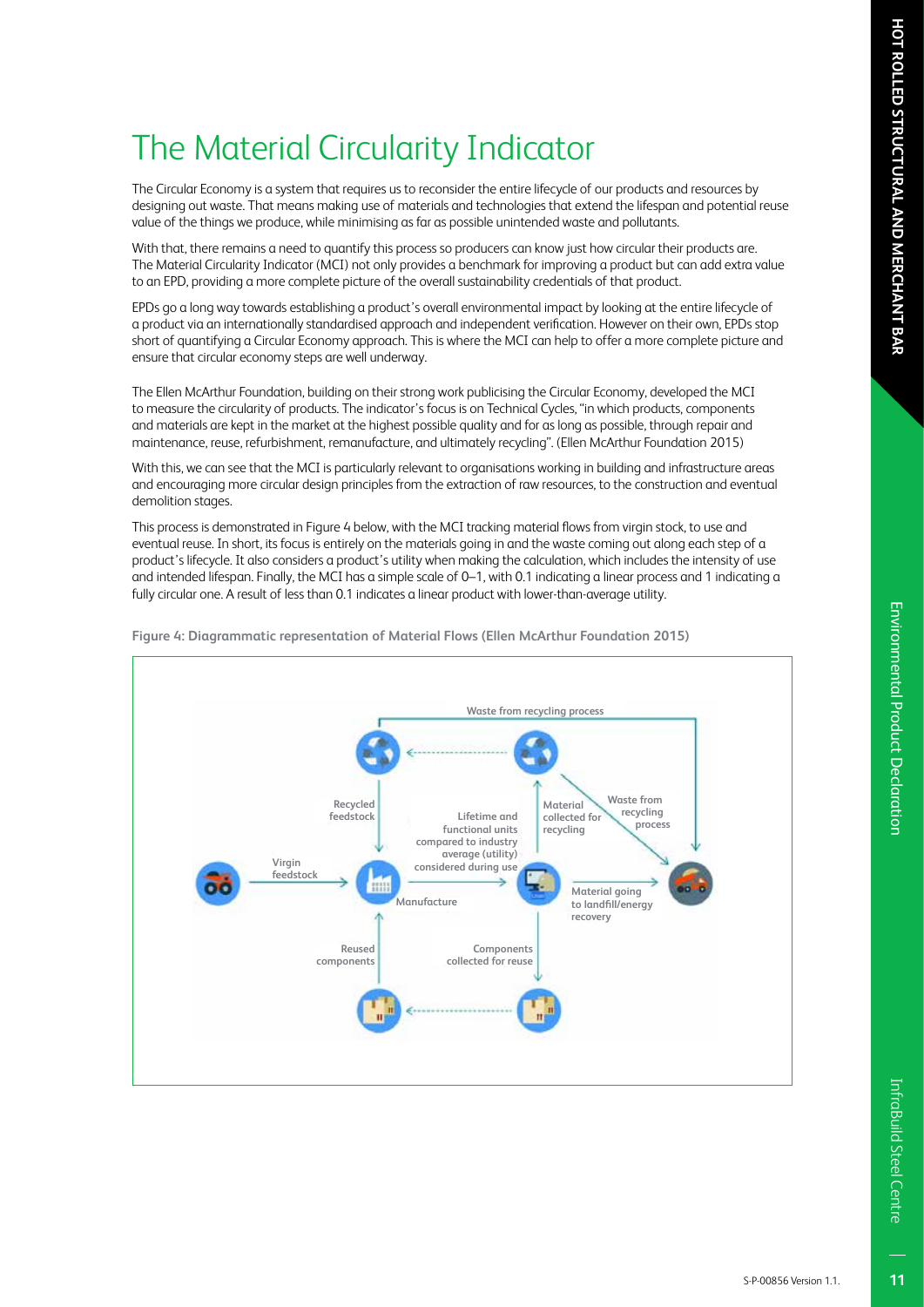#### What this looks like in practice

As part of the development of this EPD, thinkstep-anz were commissioned to develop an MCI for the products in this EPD.

For the Structural Steel products (page 16) with an MCI score of 0.379, these products are shown to be considerably better than fully linear, reflecting the high recyclability potential at end of life.

For the Merchant Bar products (page 19), their MCI score of 0.823 indicates that these products are well on the way becoming fully circular, reflecting their extremely high recycled steel content as well as their recyclability potential at end of life.

Increased use of the MCI as a metric for infrastructure projects will help the industry to improve resource efficiency across the whole life of a project. InfraBuild is playing its part by transparently providing MCI results in all EPDs.

In a broader sense, and in line with the objectives of the MCI according to the Ellen McArthur Foundation, this MCI provides InfraBuild with important information to add to its growing sustainability picture. Although this MCI only applies to one of many products, it is nonetheless vital information as production shifts from a linear model to a circular one.

### ISO 14001

ISO 14001 is the international standard that specifies requirements for an effective Environmental Management System (EMS) that help organisations administer and control a company's environmental impact and compliance with regulations.

Although it is a voluntary standard that organisations can certify to, the GBCA Green Star Design & As Built tool uses ISO 14001 as one criteria to define a 'Responsible Steel Maker'.

This requirement states: "The steel making facilities where the structural and/or reinforcing steel for the project is sourced have a currently valid and certified ISO 14001 Environmental Management System (EMS) in place. Valid ISO 14001 Environmental Management System (EMS) certificates must be provided from the steel making facilities where the structural and/or reinforcing steels in the project were produced."

InfraBuild has ISO 14001 EMS certification and the current certificate is available via the following links:

www.infrabuild.com/en-au/resource-centre/resources/iso14001-cem20182-environmental-management-system

www.infrabuild.com/en-au/resource-centre/resources/iso14001-c10317-certificate-of-registration-whyalla/



**InfraBuild collects and processes scrap steel for use in the manufacture of new steel in its EAFs.**

 $12$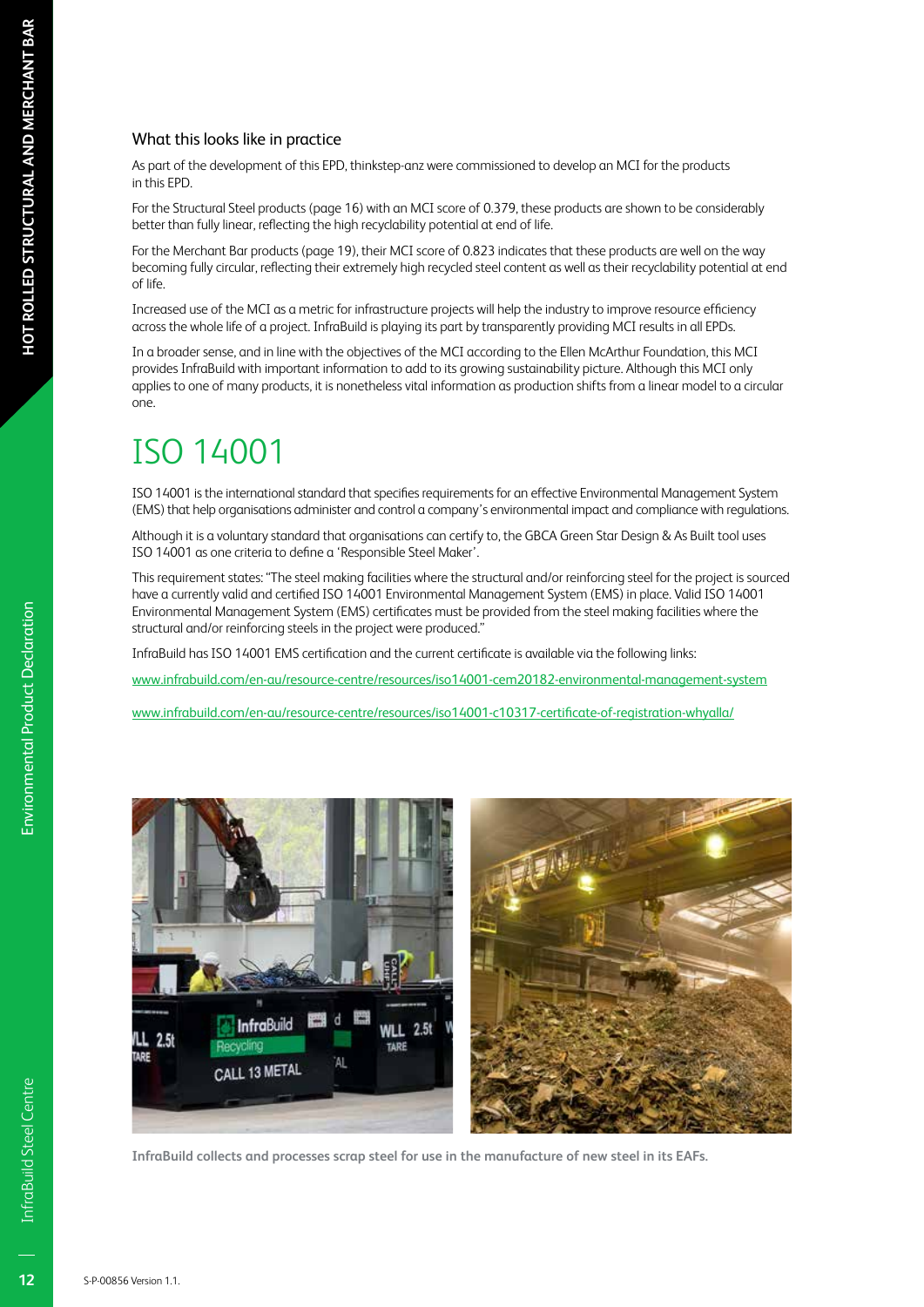#### Declared Unit

This EPD is valid for a declared unit of one tonne (t) of product ready for dispatch to a customer.

#### System boundaries

The system boundary of this EPD includes stages A1-A3, C3-C4 and D as shown in Table 1. This scope is referred to as 'cradle-to-gate with options'.

The production phase of this EPD includes mining of raw materials, transport to, between and within the different manufacturing sites, and manufacturing of semi-finished steel followed by rolling and forming into the final product at the exit gate.

When a structure reaches its end-of-life, the majority of the steel used in the structure is recovered and scrapped for recycling (C3). A recycling rate of 90% has been applied for this EPD (National Waste Report 2018). The remaining 10% is assumed to be landfilled (C4).

Module D considers the environmental impact and benefit of steel recycling in its second life cycle.

Information contained in this EPD excludes the use phase environmental impacts of the product, which are considered to be too variable to provide meaningful representation.

|                     | <b>Product stage</b>                                                                                                          |                |                       | <b>Construction</b><br>process stage |            | Use stage   |                |             | End-of-life stage |                        |                       | <b>Benefits and</b><br>loads beyond the<br>system boundary |                               |                     |          |                                               |
|---------------------|-------------------------------------------------------------------------------------------------------------------------------|----------------|-----------------------|--------------------------------------|------------|-------------|----------------|-------------|-------------------|------------------------|-----------------------|------------------------------------------------------------|-------------------------------|---------------------|----------|-----------------------------------------------|
| Raw material supply | Transport of raw materials                                                                                                    | Manufacturing  | Transport to customer | Construction / Installation          | <b>Jse</b> | Maintenance | Repair         | Replacement | Refurbishment     | Operational energy use | Operational water use | Deconstruction / demolition                                | Transport to waste processing | processing<br>Waste | Disposal | Recycling-<br>potential<br>Recovery<br>Reuse- |
| A <sub>1</sub>      | A2                                                                                                                            | A <sub>3</sub> | A4                    | A <sub>5</sub>                       | <b>B1</b>  | <b>B2</b>   | B <sub>3</sub> | <b>B4</b>   | <b>B5</b>         | <b>B6</b>              | <b>B7</b>             | C <sub>1</sub>                                             | C <sub>2</sub>                | C <sub>3</sub>      | C4       | D                                             |
| X                   | X                                                                                                                             | X              | <b>MND</b>            | <b>MND</b>                           | <b>MND</b> | <b>MND</b>  | <b>MND</b>     | MND         | MND               | MND                    | <b>MND</b>            | <b>MND</b>                                                 | <b>MND</b>                    | X                   | X        | X                                             |
|                     | X = included in the EPD; MND = module not declared (such a declaration shall not be regarded as an indicator result of zero). |                |                       |                                      |            |             |                |             |                   |                        |                       |                                                            |                               |                     |          |                                               |

**Table 1: Modules included in the scope of the EPD**

#### Life cycle inventory (LCI) data

The Life Cycle Inventory data used in this EPD has been collected and applied according to EN 15804:2012+A1:2013, ISO 14025 and PCR 2012:01 Construction Products and Construction Services v2.31 (2019-12-20) of the International EPD® System.

InfraBuild Steel Centre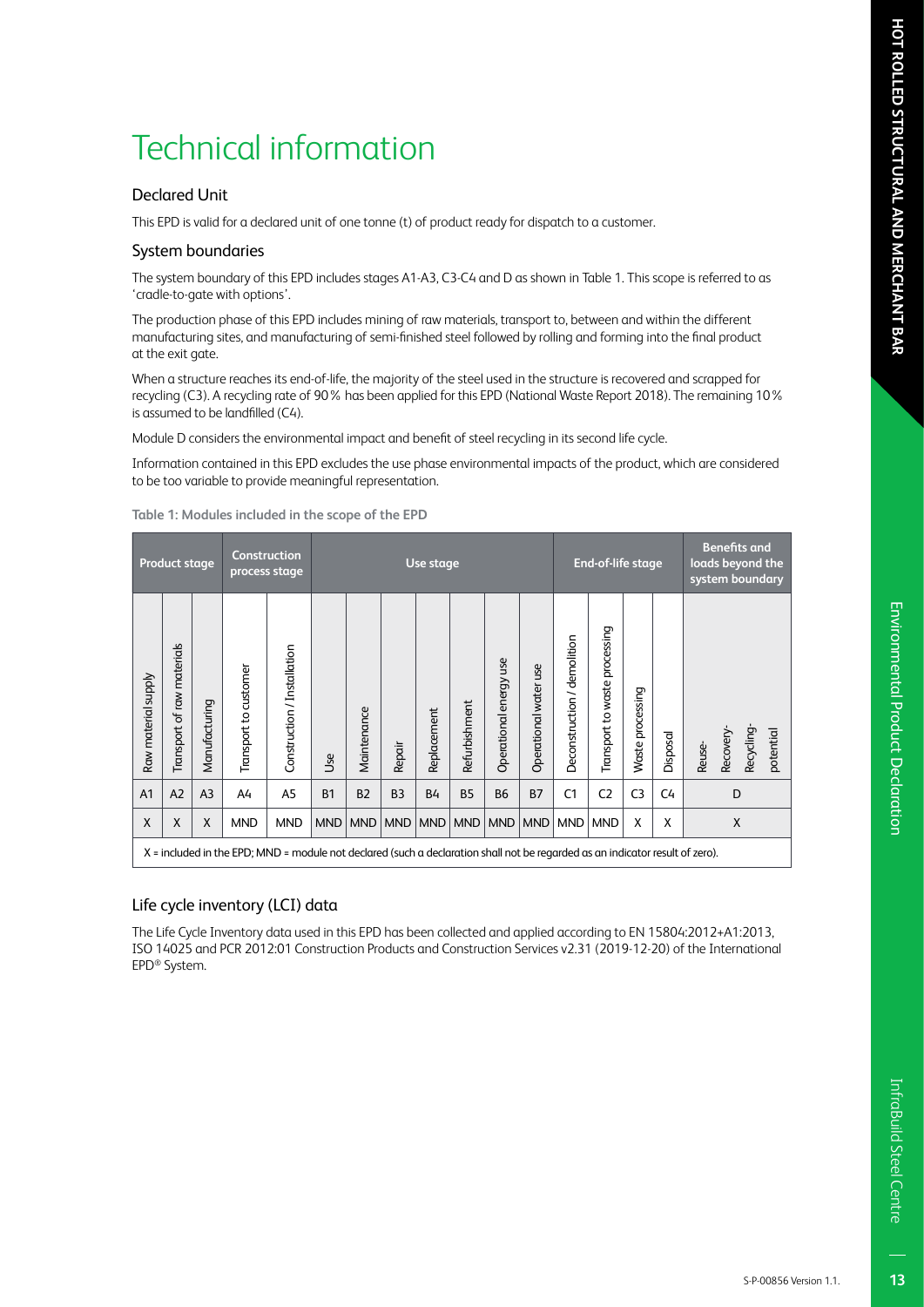

# Key assumptions

#### Data for core processes:

Primary (specific) data was collected for all inputs and outputs from InfraBuild sites in the production stage (A1– A3). Direct emissions measured based on the Australian National Pollutant Inventory (NPI) scheme were provided by InfraBuild for all steel manufacturing sites. Specific information on waste water composition and discharges were provided by InfraBuild for processes likely to contaminate the water and therefore require treatment.

The original version of this EPD (2016) was based on an annual average for the time period July 2013 to June 2014. This EPD is based on an annual average for the time period July 2018 to June 2019, for all hotspots covering all inputs with a combined contribution of more than 95% of all main EN15804 impact categories.

#### Data for upstream and downstream processes:

Secondary (generic) data was used for all raw materials, energy and transport processes, as allowed under the PCR (IEPDS 2019). All data is from the GaBi Life Cycle Inventory Database 2020 and is typically representative of the years 2016 to 2019, depending on the dataset (Sphera 2020). Australian data was used where possible. Where regional data was unavailable, average data or data from other regions was used.

#### Data for credit and burden:

Our own processes for production of virgin steel and recycled steel have been used to calculate the credit or burden for the net recycling of scrap in Module D. This differs from the approach taken in 2014, which used global average data provided by worldsteel.

#### Electricity mixes:

Electricity consumption was modelled using state-specific grid mixes. The background data for the electricity sources (such as coal, wind power, etc.) is based on background data from the GaBi Life Cycle Inventory Database 2020 (Sphera 2020). Electricity consumption accounts for a significant proportion of total energy sources for the EAF processes. The SA grid mix (Whyalla) is 42% natural gas, 33% wind, and 24% imported from VIC, with a carbon intensity of 792 g CO<sub>2</sub>e/kWh. The NSW grid mix (Sydney

EAF) is predominantly hard coal (77%) with, 3.3% natural gas, 4.1% hydro, 2.5% wind, 6.5% imported from VIC, and 5.6% imported from QLD, and has a carbon intensity of 1,020 g CO<sub>2</sub>e/kWh. The VIC grid mix (Laverton EAF) is predominantly lignite (80%) with 6.3% wind, 6.3% hydro, 3.2% natural gas, 2.4% imported from TAS, and 1.1% import from NSW, and has a carbon intensity of 1,320 g  $CO<sub>2</sub>e/kWh$ .

#### Recycling:

When a structure reaches its end-of-life, the majority of the steel used in the structure is recovered. The recycling rate was based on a report on the waste industry prepared for the Australian Government, which indicates an average recycling rate of 90% for metals in Australia. (National Waste Report 2018). The remaining 10% is assumed to be lost to landfill (C4).

#### Allocation:

Where required, co-product allocation using the most relevant physical quantity (mass, volume or energy) was applied for core processes. Economic allocation was applied, using annual average prices for the time period July 2018 to June 2019, where the differences in the price of the co-products was large (>25%), including lead waste, zinc dross, and mill scale.

Secondary material inputs (e.g. steel scrap and tyres) reach end-of-waste state at the entry gate to a recycling facility. The recycling process is included within the system boundary, but the inputs are treated as burden free.

No allocation is applied to EAF and BOS slag produced by the steel works, which are managed on site to reach endof-waste state and either used in site construction works or given away at no cost to a third party.. Allocation rules for secondary data (upstream/downstream processes) are documented on the GaBi website

(Sphera 2020). Recycling allocation follows the polluter pays principle in line with EN 15804 and the PCR.

#### Cut off criteria:

Environmental impacts relating to personnel, infrastructure, and production equipment not directly consumed in the process are excluded from the system boundary as per the PCR (IEPDS 2019). The only inputs knowingly excluded from the inventory are packaging materials for minor inputs such as alloys, greases, etc., which are used in very small quantities.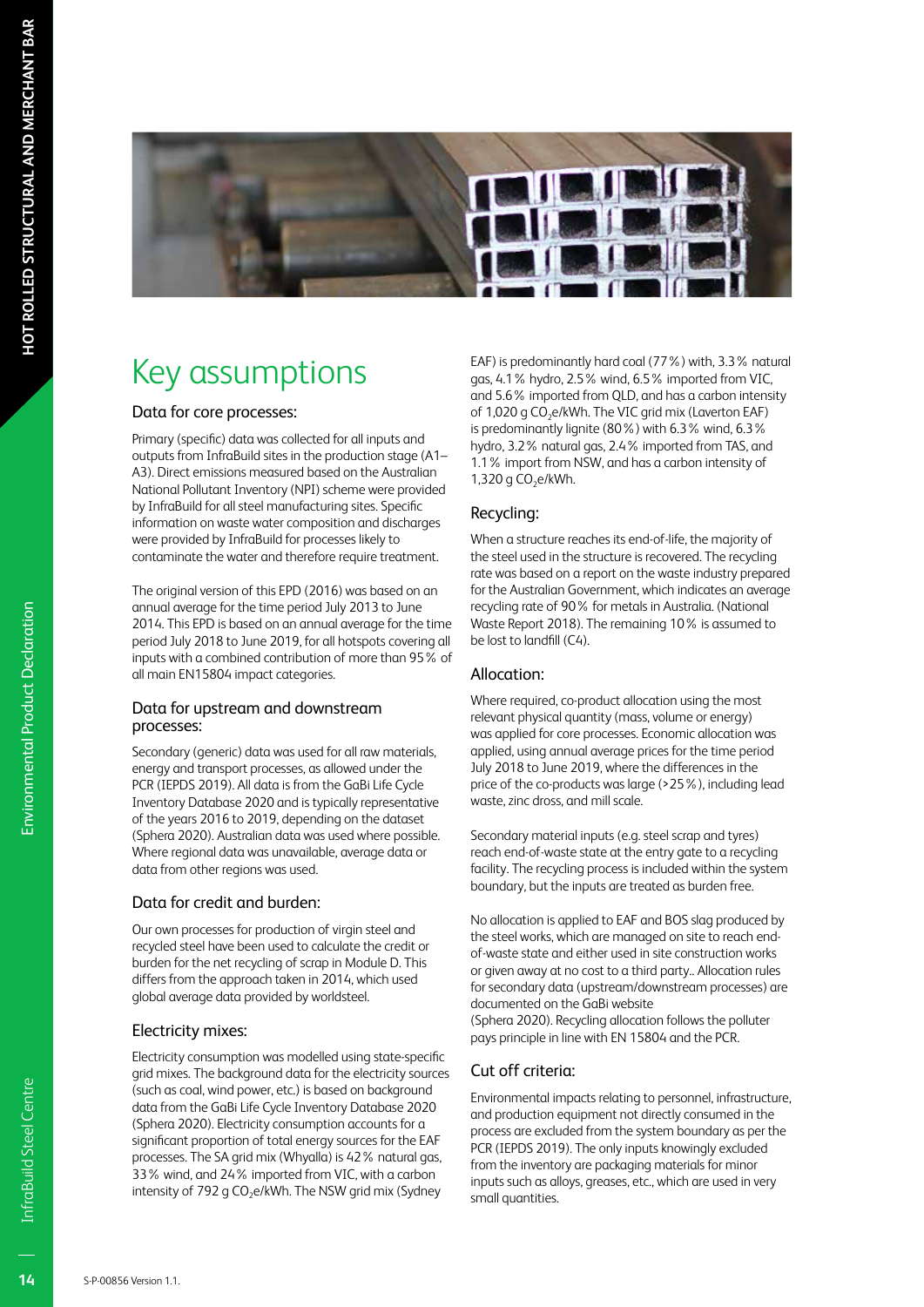# Environmental Product Declaration

# Environmental impact indicators

EN 15804 and PCR 2012:01 v2.31 require the environmental indicators below, calculated based on CML characterisation factors (as updated in 2012).

| <b>Impact category</b><br>[Abbreviation]               | <b>Unit</b>                   | <b>Description</b>                                                                                                                                                                                                                                         |
|--------------------------------------------------------|-------------------------------|------------------------------------------------------------------------------------------------------------------------------------------------------------------------------------------------------------------------------------------------------------|
| Global warming<br>(climate change) potential<br>[GWP]  | kg CO <sub>2</sub> equivalent | Potential of greenhouse gases – such as carbon dioxide – to increase<br>absorption of heat reaching Earth's atmosphere, intensifying the<br>natural greenhouse effect.                                                                                     |
| Stratospheric ozone<br>depletion potential<br>[ODP]    | kg CFC 11 equivalent          | Potential of emissions that contribute to the reduction of the<br>stratospheric ozone layer.                                                                                                                                                               |
| Acidification potential<br>of land and water [AP]      | kg SO <sub>2</sub> equivalent | Potential of emissions to cause acidifying effects in the environment,<br>typically due to acid rain. Potential downstream effects include fish<br>mortality, forest decline and the deterioration of building materials.                                  |
| Eutrophication<br>potential [EP]                       | kg PO $^{3}$ equivalent       | Potential of emissions – such as nitrogen and phosphorus – to<br>increase nutrient levels in both aquatic and terrestrial ecosystems,<br>which can cause undesirable shifts in species composition and<br>elevated biomass production (e.g. algal blooms). |
| Photochemical ozone<br>creation potential [POCP]       | kg $C_2H_2$ equivalent        | Potential of emissions to contribute to air pollution (ground-level<br>smog - mainly ozone), which can be harmful to human and ecosys-<br>tem health and can also damage crops.                                                                            |
| Depletion of abiotic<br>resources (elements)<br>[ADPE] | kg Sb equivalent              | Decrease of the availability of non-renewable material resources.                                                                                                                                                                                          |
| Depletion of abiotic<br>resources (fossil) [ADPF]      | MI net calorific value        | Decrease of the availability of non-renewable fossil fuel resources.                                                                                                                                                                                       |

The following impact categories have been added to comply with the 'Additional Life Cycle Impact Reporting' requirement listed in the 'Green Star – Design and As Built' (2014) rating tool from the Green Building Council of Australia.

**Table 3: Impact categories added to comply with the 'Additional Life Cycle Impact Reporting' requirement**

| <b>Impact category</b><br>[Abbreviation] | <b>Unit</b>             | <b>Description</b>                                                                                               | Methodology                                           |
|------------------------------------------|-------------------------|------------------------------------------------------------------------------------------------------------------|-------------------------------------------------------|
| Human toxicity, cancer<br><b>IHTPCI</b>  | <b>CTU<sub>h</sub></b>  | Toxic effects of chemical<br>emissions on human health<br>due to cancer effects.                                 | USEtox (Rosenbaum et al. (2008))                      |
| Human toxicity, non-<br>cancer [HTPnc]   | <b>CTU<sub>h</sub></b>  | Toxic effects of chemical<br>emissions on human health<br>due to non-cancer effects.                             | USEtox (Rosenbaum et al. (2008))                      |
| Land use [LU]                            | kg C deficit            | Degradation of soil quality and<br>fertility using Soil Organic Carbon as<br>a proxy for Soil Organic Matter.    | SOM model (Milà i Canals,<br>Romanyà, & Cowell, 2006) |
| Resource depletion - water<br>[RDW]      | $m3 H2O$ equivalent     | Consumption of fresh water<br>related to local and global<br>water scarcity.                                     | Water Stress Indicator*<br>(Ridoutt & Pfister (2012)) |
| Ionising radiation [IR]                  | kBq U-235<br>equivalent | Radioactive substances released<br>to the environment that can be<br>damaging to human health and<br>ecosystems. | Human health impacts<br>(Frischknecht et al. (2000))  |
| Particulate matter [PM]                  | kg PM2.5 equivalent     | Contribution to air pollution which<br>can have respiratory effects.                                             | Riskpoll (Rabi and Spadaro (2004))                    |

*\*Using catchment specific characterisation factors from ALCAS http://auslci.com.au/Documents/WaterCatchmentswithnames.png.*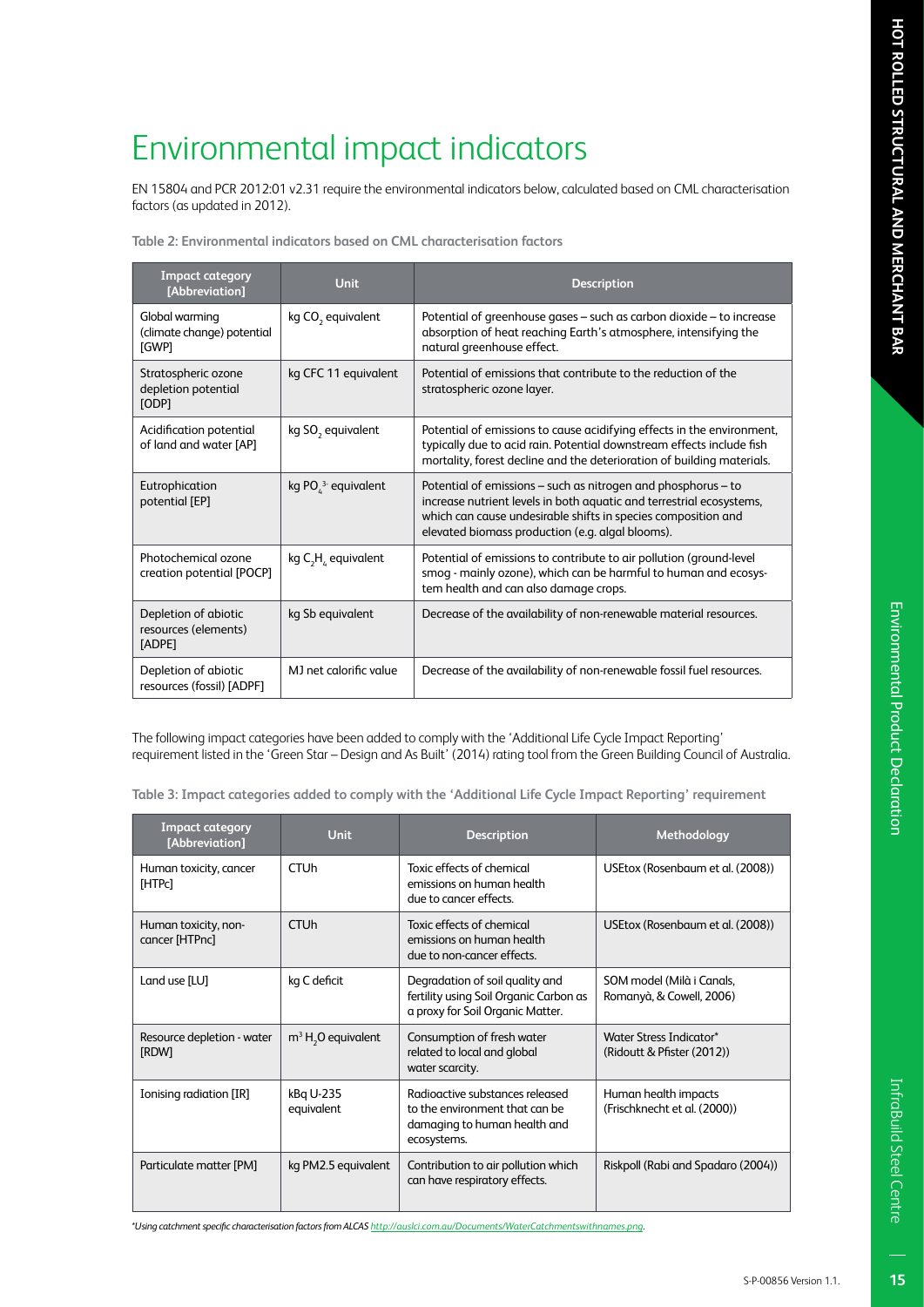# Structural sections

Liberty Primary Steel produces the following structural sections, which are made to AS/NZS 3679.1 (*Structural Steel Part 1: Hot rolled bars and sections*) and are generally used in the construction and manufacturing industries.

| Product                  | Size range (mm)          | <b>Section</b> |
|--------------------------|--------------------------|----------------|
| <b>Equal Angles</b>      | 125x125x8 to 200x200x26* |                |
| Parallel Flange Channels | 180x75 to 380x100*       |                |
| <b>Universal Beams</b>   | 150x75 to 612x229        |                |
| <b>Universal Columns</b> | 97x99 to 327x311         |                |

*\*Smaller angle and channel sections are described under merchant bar*

*300PLUS® is manufactured by Liberty Primary Steel for hot rolled structural steel sections for Australia and exceeds the minimum requirements of AS/NZS 3679.1 grade 300. Other grades, including grade 350, are available for some sections and quantities.*

#### Changes in results from previous EPD

GWP, ADPF, AP, EP and POCP have all increased due to increased in coke consumption and the replacement of synthetic coke oven gas by natural gas due to internal distribution issues. ADPE impacts have increased significantly due to increases in alloy quantities used at Whyalla BOS, partly due to changes in steel chemistry and partly due to improved data collection. ODP has decreased by three orders of magnitude, due to updates in the background data sets reflecting the phase out of ozone depleting substances.

16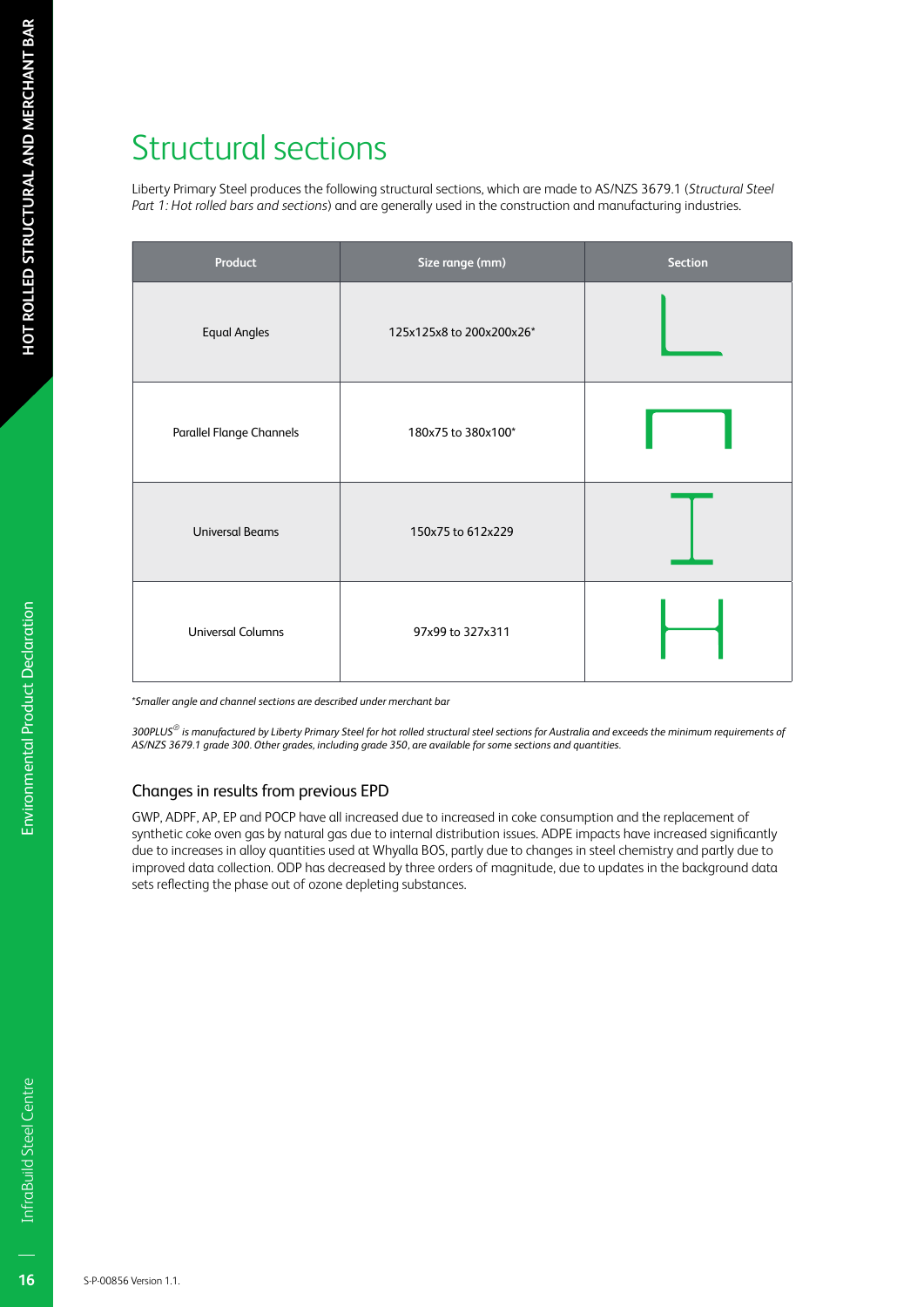#### Environmental impact indicators

The following indicators describe potential environmental impacts for each product per declared unit.

| Indicator                            | Production<br>$A1 - A3$ | <b>Waste processing</b><br>C <sub>3</sub> | <b>Disposal</b><br>C4 | <b>Recycling potential</b><br>D |
|--------------------------------------|-------------------------|-------------------------------------------|-----------------------|---------------------------------|
| GWP [kg CO <sub>2</sub> -eq.]        | $3.72E + 03$            | $2.41E + 00$                              | $4.51E + 00$          | $-2.26E + 03$                   |
| ODP [kg CFC11-eg.]                   | 3.53E-12                | 1.40E-14                                  | 1.46E-14              | $-5.25E-13$                     |
| AP [kg SO <sub>2</sub> -eg.]         | $9.07E + 00$            | 1.60E-02                                  | 1.27E-02              | $-2.02E + 00$                   |
| EP [kg PO $^3$ -eq.]                 | 1.10E+00                | 3.91E-03                                  | 1.35E-03              | $-3.56E-01$                     |
| POCP <sup>*</sup> [kg $C_2H_2$ -eq.] | 3.50E+00                | 1.76E-03                                  | 1.18E-03              | $-2.68E + 00$                   |
| ADPE [kg Sb-eg.]                     | 1.38E-03                | 2.72E-06                                  | 3.39E-07              | $-9.90E - 04$                   |
| ADPF [MJ]                            | 3.98E+04                | $4.56E + 01$                              | $6.85E + 01$          | $-2.31E + 04$                   |

*The results from the impact assessment are only relative statements which give no information about the endpoint of the impact categories, exceeding of threshold values, safety margins or risk.*

*\*POCP values are slightly reduced due to nitrogen monoxide (NO) having a negative characterisation factor in the CML-IA methodology (Guinée et. al., 2002) implemented within EN 15804:2012+A1:2013. It should not be interpreted as NO reducing summer smog. This dampening effect present because the GaBi Databases used in this project (Sphera, 2020) split NOx emissions into NO and NO2 for both mobile and stationary fuel combustion. POCP would be slightly higher if these emissions were instead grouped together as NOx. Extra care should be taken when comparing POCP values between EPDs.*

#### Resource indicators

The following indicators describe the use of renewable and non-renewable material resources, renewable and nonrenewable primary energy and water.

| <b>Indicator</b>     | <b>Production</b><br>$A1 - A3$ | <b>Waste processing</b><br>C <sub>3</sub> | <b>Disposal</b><br>C <sub>4</sub> | <b>Recycling potential</b><br>D |
|----------------------|--------------------------------|-------------------------------------------|-----------------------------------|---------------------------------|
| PERE [MJ]            | $2.41E + 03$                   | $3.92E + 00$                              | $4.94E + 00$                      | $-7.58E + 02$                   |
| PERM [MJ]            | $0.00E + 00$                   | $0.00E + 00$                              | $0.00E + 00$                      | $0.00E + 00$                    |
| PERT [MJ]            | $2.41E + 03$                   | $3.92E + 00$                              | $4.94E + 00$                      | $-7.58E+02$                     |
| PENRE [MJ]           | $4.00E + 04$                   | $4.66E + 01$                              | 7.06E+01                          | $-2.32E + 04$                   |
| PENRM [MJ]           | $0.00E + 00$                   | $0.00E + 00$                              | $0.00E + 00$                      | $0.00E + 00$                    |
| PENRT [MJ]           | $4.00E + 04$                   | $4.66E + 01$                              | 7.06E+01                          | $-2.32E + 04$                   |
| SM [kq]              | $3.16E + 02$                   | $0.00E + 00$                              | $0.00E + 00$                      | <b>INA</b>                      |
| RSF [MJ]             | $0.00E + 00$                   | $0.00E + 00$                              | $0.00E + 00$                      | $0.00E + 00$                    |
| NRSF [MJ]            | $0.00E + 00$                   | $0.00E + 00$                              | $0.00E + 00$                      | 7.98E+01                        |
| FW [m <sup>3</sup> ] | 1.09E+01                       | 1.22E-02                                  | 9.43E-04                          | $-2.61E+00$                     |

**Table 5: Resource use, 1 tonne of structural sections**

InfraBuild Steel Centre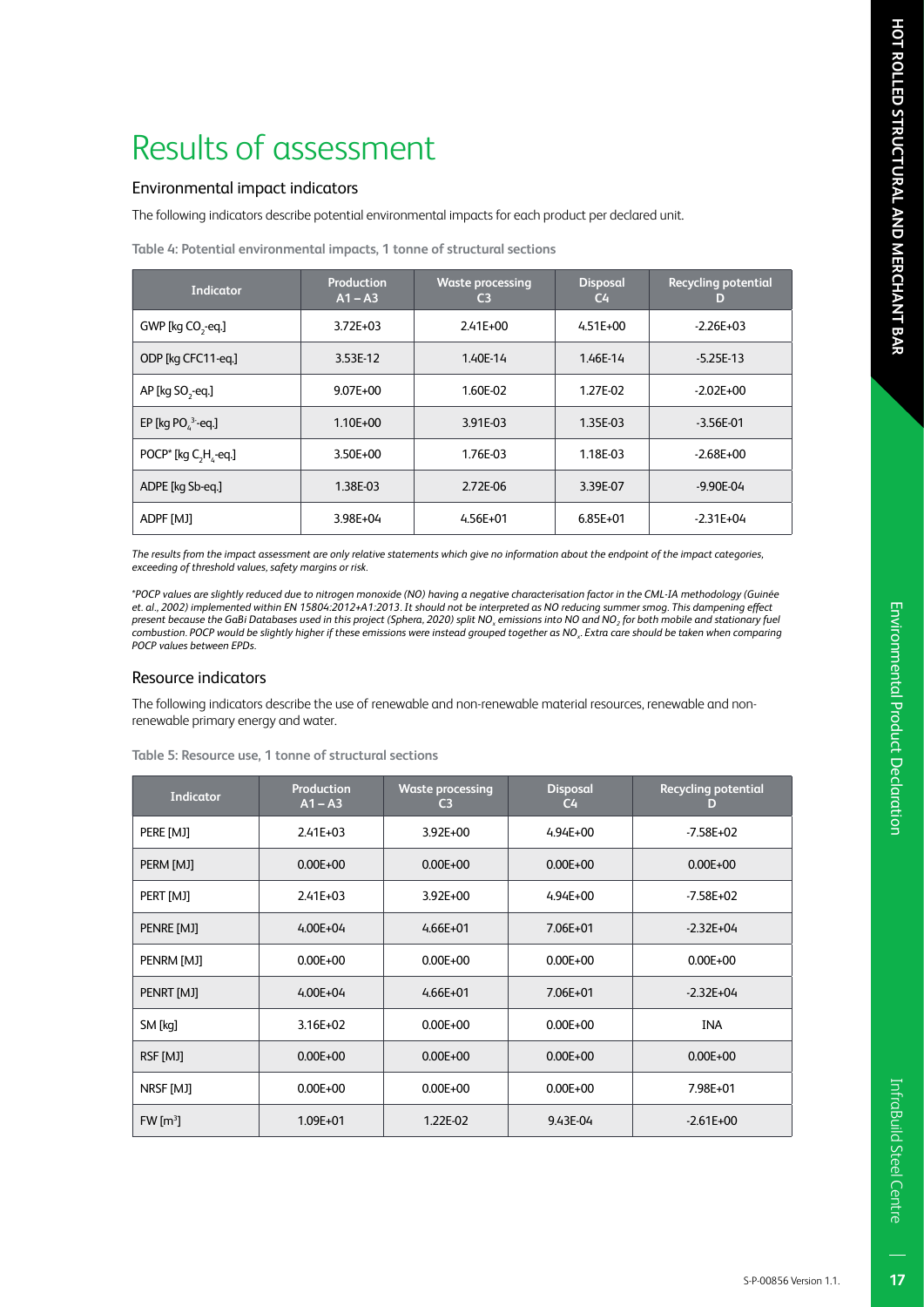#### Wastes and other outputs

**Table 6: Waste categories, 1 tonne of structural sections**

| <b>Indicator</b> | Production<br>$A1 - A3$ | <b>Waste processing</b><br>C <sub>3</sub> | <b>Disposal</b><br>C <sub>4</sub> | <b>Recycling potential</b><br>D |
|------------------|-------------------------|-------------------------------------------|-----------------------------------|---------------------------------|
| HWD [kq]         | 1.03E-05                | 9.81E-07                                  | 3.20E-07                          | $-4.68E-06$                     |
| NHWD [kq]        | $8.21E + 02$            | 1.40E-02                                  | $1.00E + 02$                      | $-3.32E+02$                     |
| RWD [kq]         | 7.35E-02                | 3.74E-04                                  | 8.36E-04                          | $-3.71E - 02$                   |
| CRU [kq]         | $0.00E + 00$            | $0.00E + 00$                              | $0.00E + 00$                      | $0.00E + 00$                    |
| MFR [kq]         | 3.20E-01                | $9.00E + 02$                              | $0.00E + 00$                      | <b>INA</b>                      |
| MER [kq]         | 7.52E-01                | $0.00E + 00$                              | $0.00E + 00$                      | $-5.20E - 01$                   |
| EEE [MJ]         | $0.00E + 00$            | $0.00E + 00$                              | $0.00E + 00$                      | $0.00E + 00$                    |
| EET [MJ]         | $0.00E + 00$            | $0.00E + 00$                              | $0.00E + 00$                      | $0.00E + 00$                    |

#### Green Star

**Table 7: Additional impact categories, 1 tonne of structural sections**

| <b>Indicator</b>              | Production<br>$A1 - A3$ | <b>Waste processing</b><br>C3 | <b>Disposal</b><br>C4 | <b>Recycling potential</b><br>D |
|-------------------------------|-------------------------|-------------------------------|-----------------------|---------------------------------|
| HTPc [CTUh]                   | 1.03E-07                | 1.14E-10                      | 2.11E-10              | $-5.22E-08$                     |
| HTPnc [CTUh]                  | 4.36E-09                | 5.31E-12                      | 5.71E-12              | 5.30E-09                        |
| LU [kg C deficit]             | 1.38E+03                | 8.22E-01                      | 4.70E-01              | 3.84E+01                        |
| RDW $[m^3 H, O \text{-} eq.]$ | 3.89E+00                | 5.97E-03                      | 6.27E-04              | $-1.72E + 00$                   |
| IR [kBq U235-eq.]             | 8.85E+00                | 3.38E-02                      | 1.19E-01              | $-5.16E+00$                     |
| PM [kg PM2.5-eq.]             | $2.15E + 00$            | 2.29E-03                      | 9.02E-04              | $-1.34E + 00$                   |

18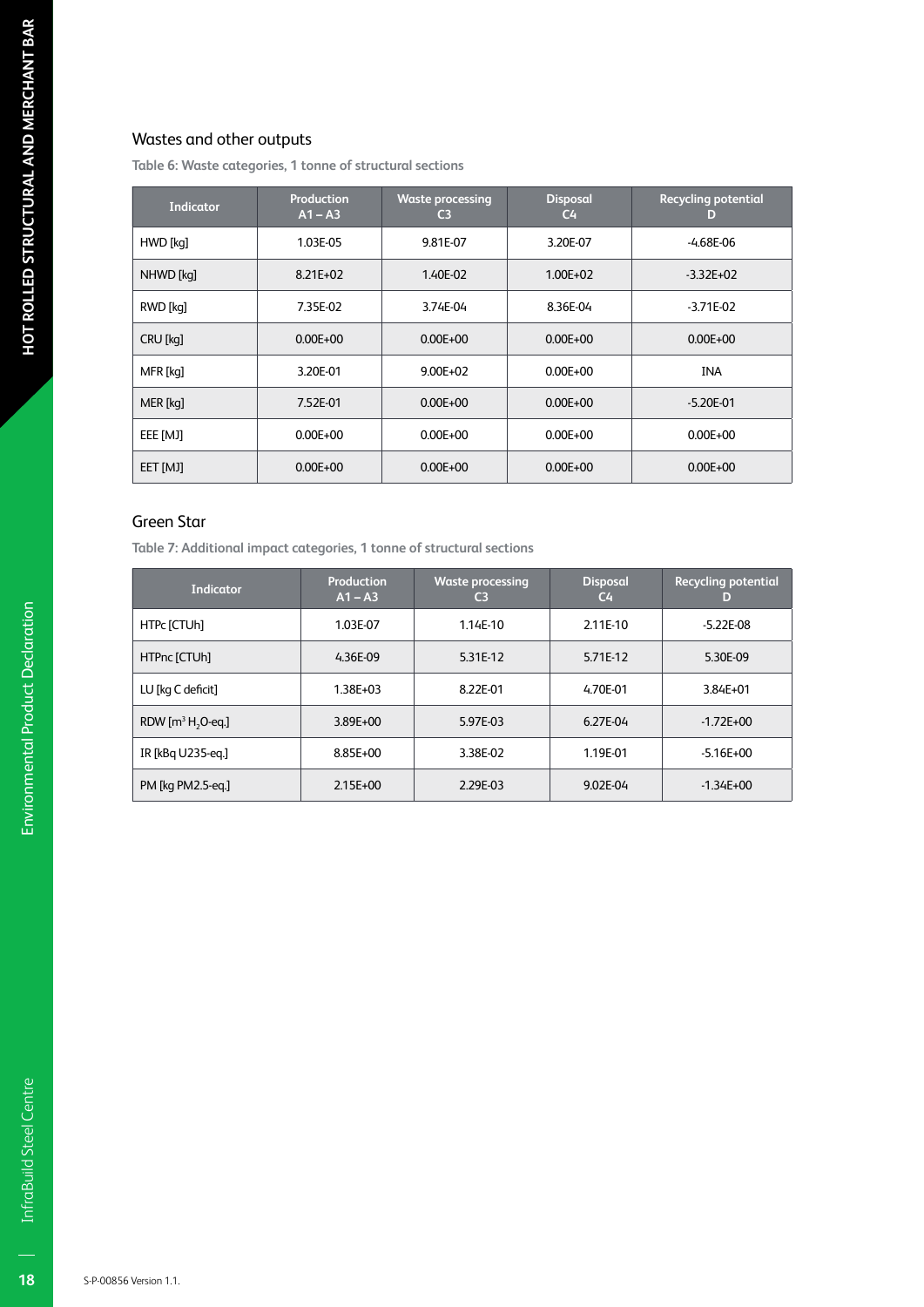# Environmental Product Declaratior

# Merchant Bar

#### Product description

InfraBuild produces the following merchant bar products, which are made to AS/NZS 3679.1 *Structural Steel Part 1: Hot rolled bars and sections* and are generally used in the construction and manufacturing industries.

| Product                         | Size (mm)              | Section |
|---------------------------------|------------------------|---------|
| <b>Equal Angles</b>             | 25x25x3 to 100x100x12* |         |
| <b>Unequal Angles</b>           | 65x50x5 to 125x75x12*  |         |
| <b>Parallel Flange Channels</b> | 75x40 to 150x75*       |         |
| Flat Bar (SEF)                  | 20x10 to 150x25        |         |
| Square Bar                      | 10 to 40               |         |
| Round Bar                       | 10 to 90               |         |

*\*Larger sections are described under Structural sections.*

*300PLUS® Steel is manufactured by InfraBuild for merchant bar. This exceeds the minimum requirements of AS/NZS 3679.1 grade 300. Other grades, including grade 350, are available for some quantities and sizes of angles and channels. Flats, squares and rounds are available in various grades.*

#### Changes in results from previous EPD

GWP has increased slightly due to an increased proportion of production from Whyalla BOS. AP and EP have both decreased significantly due to improvements in EAF efficiency. POCP impacts have increased significantly due to increases in carbon monoxide, nitrogen oxides and sulphur dioxide emissions at Whyalla BOS. ADPE impacts have increased significantly due to increases in alloy quantities used at Whyalla BOS, partly due to changes in steel chemistry and partly due to improved data collection. ADPF is almost unchanged, as the EAF efficiency improvements balance the slightly reduced proportion of EAF production. ODP has decreased by three orders of magnitude, due to updates in the background data sets reflecting the phase out of ozone depleting substances.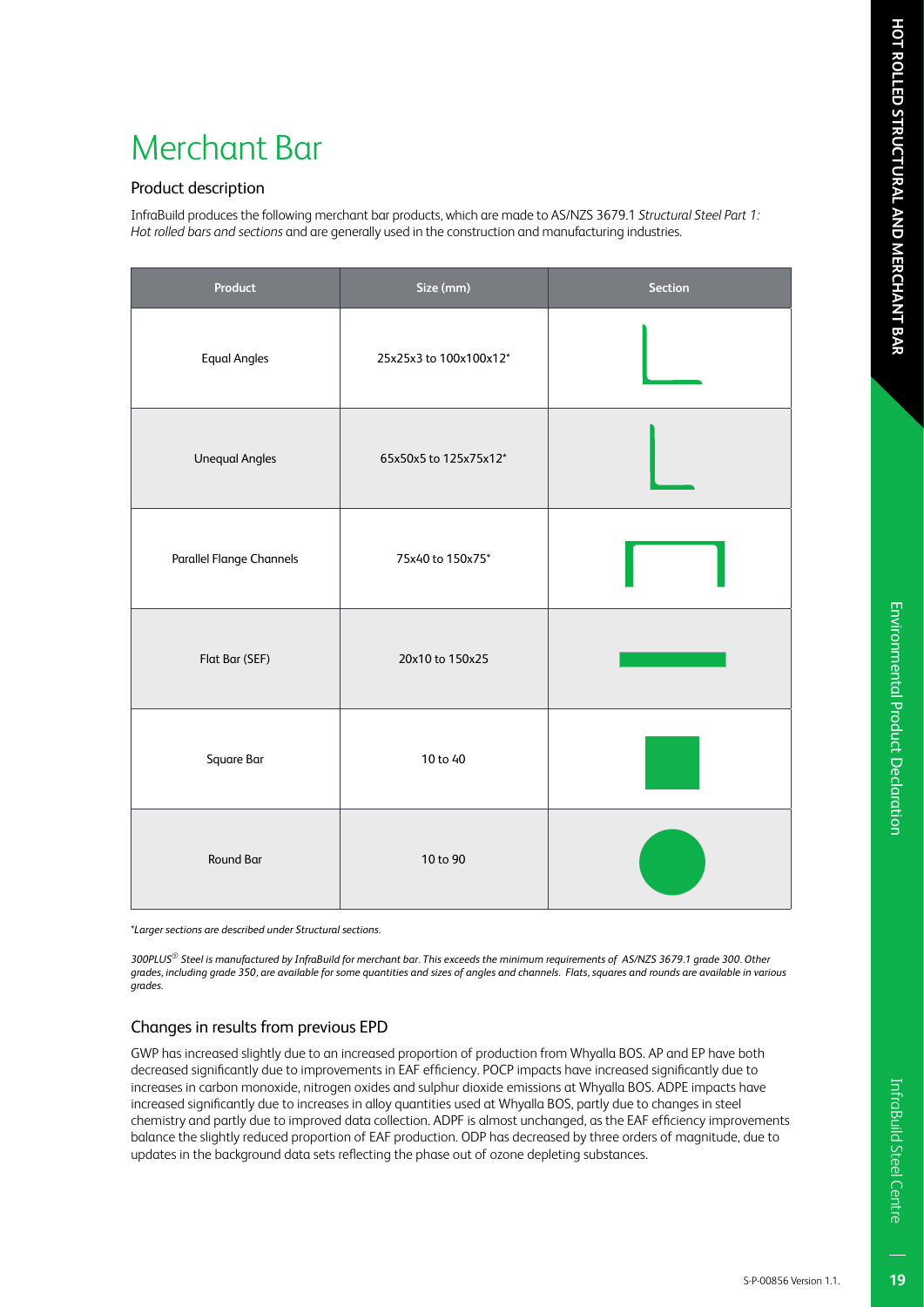# Results of assessment

#### Environmental impact indicators

The following indicators describe potential environmental impacts for each product per declared unit.

|  | Table 8: Potential environmental impacts, 1 tonne of merchant bar product |  |  |  |
|--|---------------------------------------------------------------------------|--|--|--|
|--|---------------------------------------------------------------------------|--|--|--|

| <b>Indicator</b>                     | Production<br>$A1 - A3$ | <b>Waste processing</b><br>C3 | <b>Disposal</b><br>C <sub>4</sub> | <b>Recycling potential</b><br>D |
|--------------------------------------|-------------------------|-------------------------------|-----------------------------------|---------------------------------|
| GWP [kg CO <sub>2</sub> -eq.]        | $1.52E + 03$            | $2.41E + 00$                  | $4.51E + 00$                      | $3.20E + 02$                    |
| ODP [kg CFC11-eg.]                   | 2.88E-12                | 1.40E-14                      | 1.46E-14                          | 7.44E-14                        |
| AP [kg SO <sub>2</sub> -eg.]         | $5.69E + 00$            | 1.60E-02                      | 1.27E-02                          | 2.86E-01                        |
| EP [kg PO $^3$ --eq.]                | 6.04E-01                | 3.91E-03                      | 1.35E-03                          | 5.04E-02                        |
| POCP <sup>*</sup> [kg $C, H, -eq$ .] | 5.16E-01                | 1.76E-03                      | 1.18E-03                          | 3.80E-01                        |
| ADPE [kg Sb-eg.]                     | 3.23E-04                | 2.72E-06                      | 3.39E-07                          | 1.40E-04                        |
| ADPF [MJ]                            | $1.72E + 04$            | $4.56E + 01$                  | $6.85E + 01$                      | $3.28E + 03$                    |

*The results from the impact assessment are only relative statements which give no information about the endpoint of the impact categories, exceeding of threshold values, safety margins or risk.*

*\*POCP values are slightly reduced due to nitrogen monoxide (NO) having a negative characterisation factor in the CML-IA methodology (Guinée et. al., 2002) implemented within EN 15804:2012+A1:2013. It should not be interpreted as NO reducing summer smog. This dampening effect present because the GaBi Databases used in this project (Sphera, 2020) split NOx emissions into NO and NO2 for both mobile and stationary fuel combustion. POCP would be slightly higher if these emissions were instead grouped together as NOx. Extra care should be taken when comparing POCP values between EPDs.*

#### Resource indicators

The following indicators describe the use of renewable and non-renewable material resources, renewable and non-renewable primary energy and water.

**Table 9: Resource use, 1 tonne of merchant bar product** 

| <b>Indicator</b>      | <b>Production</b><br>$A1 - A3$ | <b>Waste processing</b><br>C <sub>3</sub> | <b>Disposal</b><br>C <sub>4</sub> | <b>Recycling potential</b><br>D |
|-----------------------|--------------------------------|-------------------------------------------|-----------------------------------|---------------------------------|
| PERE [MJ]             | $1.09E + 03$                   | $3.92E + 00$                              | $4.94E + 00$                      | $1.07E + 02$                    |
| PERM [MJ]             | $0.00E + 00$                   | $0.00E + 00$                              | $0.00E + 00$                      | $0.00E + 00$                    |
| PERT [MJ]             | 1.09E+03                       | 3.92E+00                                  | $4.94E + 00$                      | 1.07E+02                        |
| PENRE [MJ]            | $1.73E + 04$                   | $4.66E + 01$                              | 7.06E+01                          | $3.29E + 03$                    |
| PENRM [MJ]            | $0.00E + 00$                   | $0.00E + 00$                              | $0.00E + 00$                      | $0.00E + 00$                    |
| PENRT [MJ]            | $1.73E + 04$                   | $4.66E + 01$                              | 7.06E+01                          | 3.29E+03                        |
| SM [kq]               | $1.20E + 03$                   | $0.00E + 00$                              | $0.00E + 00$                      | <b>INA</b>                      |
| RSF [MJ]              | $0.00E + 00$                   | $0.00E + 00$                              | $0.00E + 00$                      | $0.00E + 00$                    |
| NRSF [MJ]             | 7.32E+01                       | $0.00E + 00$                              | $0.00E + 00$                      | $-1.13E + 01$                   |
| $FW \,[\mathrm{m}^3]$ | 6.70E+00                       | 1.22E-02                                  | 9.43E-04                          | 3.70E-01                        |

20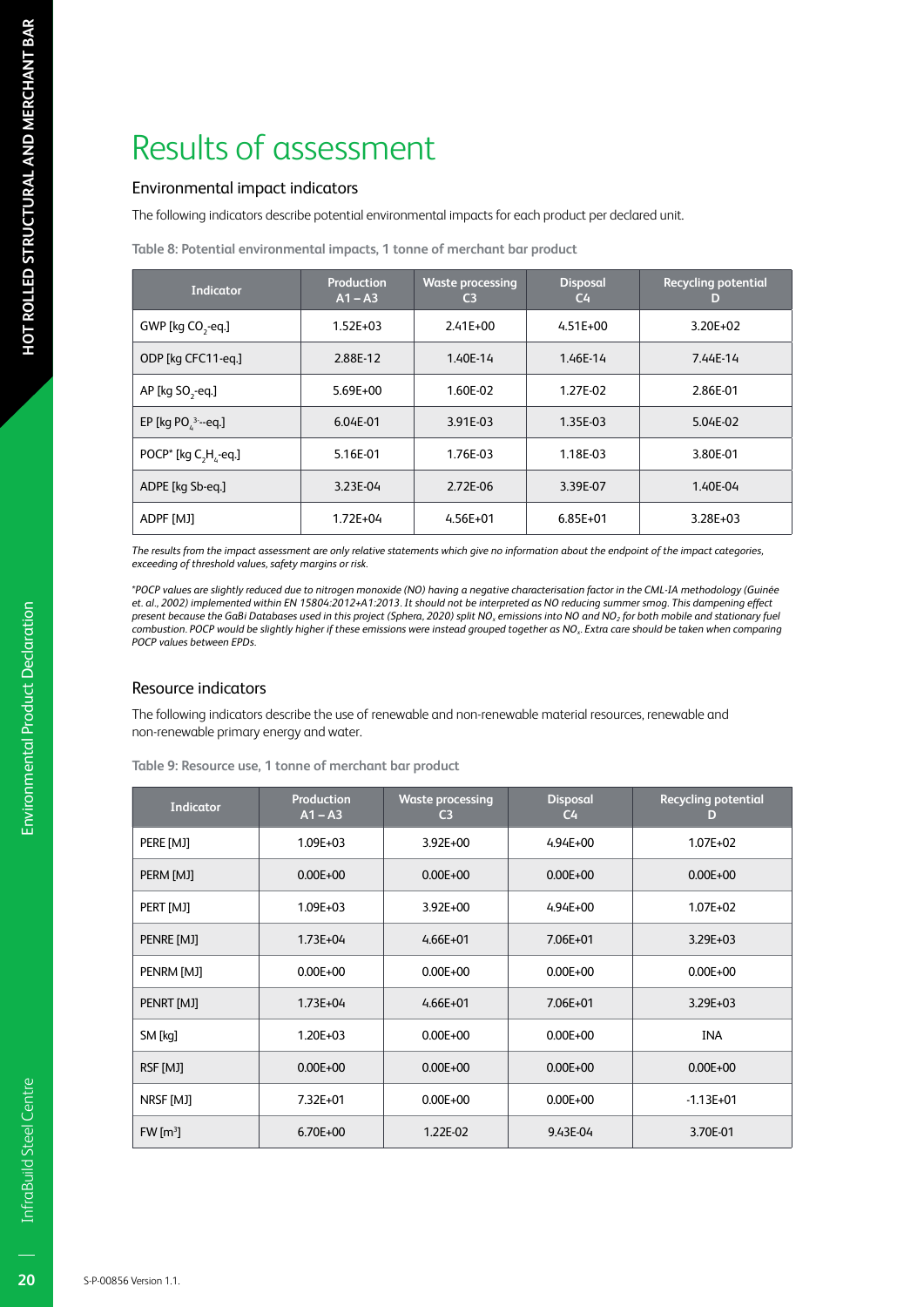**Table 10: Waste categories, 1 tonne of merchant bar product**

| <b>Indicator</b> | <b>Production</b><br>$A1 - A3$ | <b>Waste processing</b><br>C3 | <b>Disposal</b><br>$C_{\mathbf{4}}$ | <b>Recycling potential</b><br>D |
|------------------|--------------------------------|-------------------------------|-------------------------------------|---------------------------------|
| HWD [kq]         | 5.16E-06                       | 9.81E-07                      | 3.20E-07                            | 6.63E-07                        |
| NHWD [kq]        | $3.11E + 02$                   | 1.40E-02                      | $1.00E + 02$                        | $4.70E + 01$                    |
| RWD [kq]         | 3.07E-02                       | 3.74E-04                      | 8.36E-04                            | 5.26E-03                        |
| CRU [kq]         | $0.00E + 00$                   | $0.00E + 00$                  | $0.00E + 00$                        | $0.00E + 00$                    |
| MFR [kq]         | $1.31E + 02$                   | $9.00E + 02$                  | $0.00E + 00$                        | <b>INA</b>                      |
| MER [kq]         | 8.49E-02                       | $0.00E + 00$                  | $0.00E + 00$                        | 7.36E-02                        |
| EEE [MJ]         | $0.00E + 00$                   | $0.00E + 00$                  | $0.00E + 00$                        | $0.00E + 00$                    |
| EET [MJ]         | $0.00E + 00$                   | $0.00E + 00$                  | $0.00E + 00$                        | $0.00E + 00$                    |

#### Green Star

**Table 11: Additional impact categories, 1 tonne of merchant bar product**

| <b>Indicator</b>              | Production<br>$A1 - A3$ | <b>Waste processing</b><br>C <sub>3</sub> | <b>Disposal</b><br>C <sub>4</sub> | <b>Recycling potential</b><br>D |
|-------------------------------|-------------------------|-------------------------------------------|-----------------------------------|---------------------------------|
| HTPc [CTUh]                   | 4.50E-08                | 1.14E-10                                  | 2.11E-10                          | 7.40E-09                        |
| HTPnc [CTUh]                  | 9.67E-09                | 5.31E-12                                  | 5.71E-12                          | $-7.50E-10$                     |
| LU [kg C deficit]             | $1.13E + 03$            | 8.22E-01                                  | 4.70E-01                          | $-5.45E+00$                     |
| RDW $[m^3 H, O \text{-} eq.]$ | 3.59E+00                | 5.97E-03                                  | 6.27E-04                          | 2.43E-01                        |
| IR [kBq U235-eq.]             | $2.92E + 00$            | 3.38E-02                                  | 1.19E-01                          | 7.30E-01                        |
| PM [kg PM2.5-eg.]             | 5.42E-01                | 2.29E-03                                  | 9.02E-04                          | 1.90E-01                        |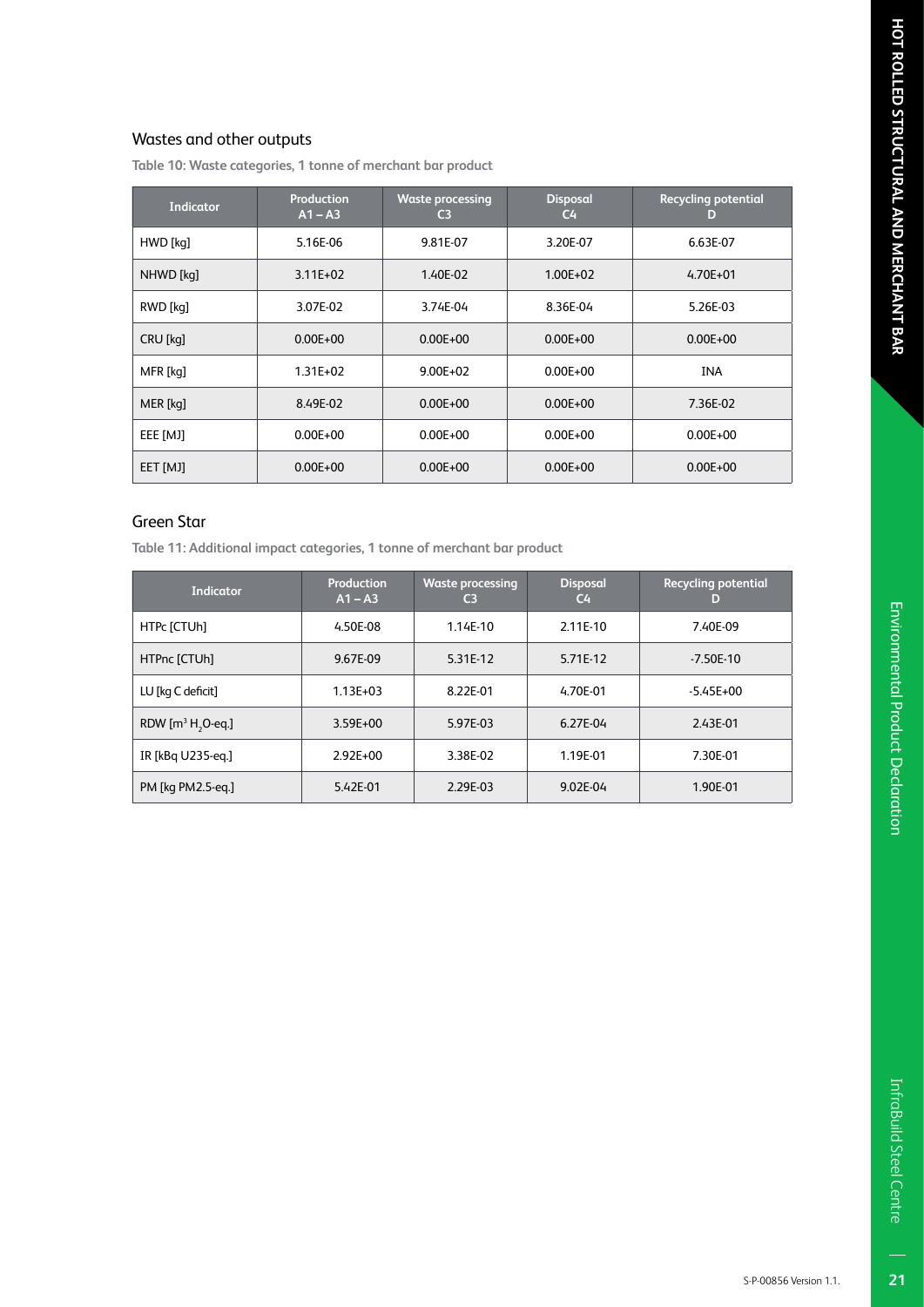### Acronyms

| <b>Acronyms</b>           |                                                                                                                                       |
|---------------------------|---------------------------------------------------------------------------------------------------------------------------------------|
| <b>ADPE</b>               | Abiotic Depletion Potential For Non-Fossil Resources                                                                                  |
| <b>ADPF</b>               | Abiotic Depletion Potential For Fossil Resources                                                                                      |
| AP                        | <b>Acidification Potential</b>                                                                                                        |
| AusLCI                    | Australian Life Cycle Inventory Database                                                                                              |
| <b>BF</b>                 | <b>Blast Furnace</b>                                                                                                                  |
| <b>BOS</b>                | <b>Basic Oxygen Steelmaking</b>                                                                                                       |
| <b>CML</b>                | Centre Of Environmental Science At Leiden                                                                                             |
| <b>CRU</b><br><b>CTUh</b> | Components For Reuse<br>Comparative Toxic Unit (human toxic potential)                                                                |
| EAF                       | <b>Electric Arc Furnace</b>                                                                                                           |
| EEE                       | <b>Exported Electrical Energy</b>                                                                                                     |
| EET                       | <b>Exported Thermal Energy</b>                                                                                                        |
| EP                        | <b>Eutrophication Potential</b>                                                                                                       |
| <b>EPD</b>                | <b>Environmental Product Declaration</b>                                                                                              |
| <b>FW</b>                 | Net Use Of Fresh Water                                                                                                                |
| Gabi                      | Ganzheitliche Bilanzierung (German For Holistic Balancing)                                                                            |
| GWP                       | <b>Global Warming Potential</b>                                                                                                       |
| <b>HTPc</b>               | Human Toxicity Potential, Cancer Effects                                                                                              |
| <b>HTPnc</b>              | Human Toxicity Potential, Non-Cancer Effects                                                                                          |
| <b>HWD</b>                | Hazardous Waste Disposed                                                                                                              |
| <b>IBSC</b>               | <b>InfraBuild Steel Centre</b>                                                                                                        |
| <b>INA</b>                | Indicator Not Assessed. A result marked with 'INA' indicates this is unable to be assessed<br>using the worldsteel data set for scrap |
| IR                        | <b>Ionising Radiation</b>                                                                                                             |
| <b>ISO</b>                | <b>International Organization For Standardization</b>                                                                                 |
| <b>LCA</b>                | Life Cycle Assessment                                                                                                                 |
| LCI<br>LU                 | Life Cycle Inventory<br>Land Use                                                                                                      |
| MCI                       | Material Circularity Indicator                                                                                                        |
| <b>MER</b>                | Materials For Energy Recovery                                                                                                         |
| <b>MFR</b>                | <b>Materials For Recycling</b>                                                                                                        |
| <b>NHWD</b>               | Non-Hazardous Waste Disposed                                                                                                          |
| <b>NPI</b>                | National Pollutant Inventory                                                                                                          |
| <b>NRSF</b>               | Use Of Non-Renewable Secondary Fuels                                                                                                  |
| ODP                       | Ozone Depletion Potential                                                                                                             |
| PERE                      | Use Of Renewable Primary Energy Excluding Renewable Primary Energy Resources Used As<br><b>Raw Materials</b>                          |
| PERM                      | Use Of Renewable Primary Energy Resources Used As Raw Materials                                                                       |
| <b>PENRE</b>              | Use Of Non-Renewable Primary Energy Excluding Non-Renewable Primary Energy<br>Resources Used As Raw Materials                         |
| <b>PENRM</b>              | Use Of Non-Renewable Primary Energy Resources Used As Raw Materials                                                                   |
| <b>PENRT</b>              | Total Use Of Non-Renewable Primary Energy Resources                                                                                   |
| <b>PERT</b>               | Total Use Of Renewable Primary Energy Resources                                                                                       |
| <b>PM</b>                 | <b>Particulate Matter</b>                                                                                                             |
| <b>POCP</b>               | Photochemical Ozone Creation Potential                                                                                                |
| <b>RDW</b>                | Resource Depletion - Water                                                                                                            |
| <b>RSF</b><br><b>RWD</b>  | Use Of Renewable Secondary Fuels                                                                                                      |
|                           | Radioactive Waste Disposed                                                                                                            |
| <b>SEF</b><br><b>SM</b>   | Square Edge Flat<br>Use Of Secondary Material                                                                                         |
| UN CPC                    | United Nations Central Product Classification                                                                                         |

 $\overline{22}$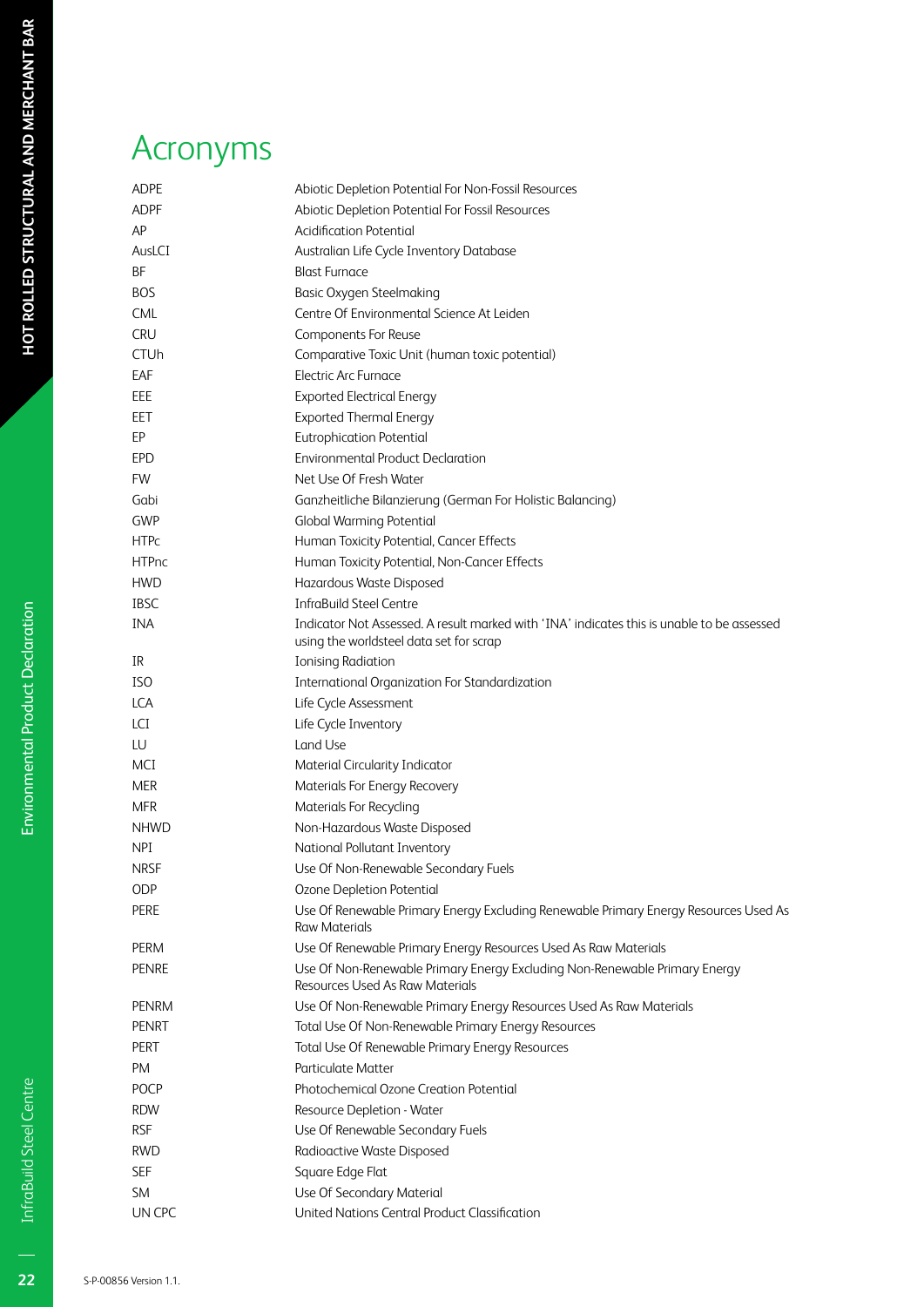# Environmental Product Declaratior

# References

- CEN. (2012). EN 15804:2012+A1:2013; Sustainability of construction works Environmental product declarations Core rules for the product category of construction products. Brussels: European Committee for Standardization.
- Ellen McArthur Foundation. (2015) Circularity Indicators: An approach to measuring circularity. Available: https://www.ellenmacarthurfoundation.org/assets/downloads/insight/Circularity-Indicators\_Project-Overview\_May2015.pdf
- EPD Australasia (2018). Instructions of the Australasian EPD Programme V3.0, 2018-09-18. Retrieved from https:// epd-australasia.com/wp-content/uploads/2018/09/Australasian-Annex-to-GPI\_3.0-2018.pdf
- Frischknecht, R., Braunschweig, A., Hofstetter, P., & Suter, P. (2000). Human health damages due to ionising radiation in life cycle impact assessment. Environmental Impact Assessment Review (20), 159-189.
- Grant, T., Renouf, M. A., Sevenster, M., Ridoutt, B., Ximenes, F., Logie, J., . . . Lane, J. (2016). Best Practice Guide to Life Cycle Impact Assessment in Australia. Australian Life Cycle Assessment Society. Retrieved from www.alcas.asn.au
- Greco, S.L., Wilson, A.M., Spengler J.D., and Levy J.I. (2007). Spatial patterns of mobile source particulate matter emissions-to-exposure relationships across the United States. Atmospheric Environment (41), page 1011-1025.
- Green Building Council of Australia (2019). Green Star Design & As Built v1.3 Submission Guidelines. Retrieved from https://new.gbca.org.au/rate/rating-system/design-and-built/.
- Guinée, J. B., Gorrée, M., Heijungs, R., Huppes, G., Kleijn, R., de Koning, A., . . . Huijbregts, M. (2002). Handbook on life cycle assessment. Operational guide to the ISO standards. Dordrecht: Kluwer.
- IEPDS. (2019). PCR 2012:01, Construction products and Construction services, Version 2.31, 2019-12-20. The Internatinal EPD® System. Retrieved from http://www.environdec.com/en/PCR/Detail/?Pcr=8098.
- ISO (2006). ISO 14025:2006; Environmental labels and declarations Type III environmental declarations Principles and procedures. Geneva: International Organization for Standardization.
- Milà i Canals, L., Romanyà, J., & Cowell, S. J. (2006). Method for assessing impacts on life support functions (LSF) related to the use of 'fertile land' in Life Cycle Assessment (LCA). Journal of Cleaner Production, 15, 1426-1440.
- Pickin, J., Randell, P., Trinh, J., & Grant, B. (2018). National Waste Report 2018. Australia: Department of the Environment and Energy.
- Rabi, A. and Spadaro, J.V. (2004). The RiskPoll software, version is 1.051 (dated August 2004). www.arirabl.com.
- Ridoutt, B. G., & Pfister, S. (2012). A new water footprint calculation method integrating consumptive and degradative water use into a single stand-alone weighted indicator; in Int J Life Cycle Assess (Received: 29 February 2012; Accepted: 8 June 2012 ed.). Springer-Verlag.
- Rosenbaum, R. K., Bachmann, T. M., Swirsky Gold, L., Huijbregts, M., Jolliet, O., Juraske, R., . . . Hauschild, M. Z. (2008). USEtox—the UNEP-SETAC toxicity model: recommended characterisation factors for human toxicity and freshwater ecotoxicity in life cycle impact assessment. Int J Life Cycle Assess, 13(7), 532–546.
- Sphera (2020); GaBi Databases 2020. http://www.gabi-software.com/support/gabi/gabi-database-2020-lcidocumentation/.
- Standards Australia (2016). AS/NZS 3679.1:2016, Structural Steel, Part 1: Hot rolled bars and sections. SAI Global.
- thinkstep-anz (2020); InfraBuild EPD Background Report v1.0. 24/08/2020.